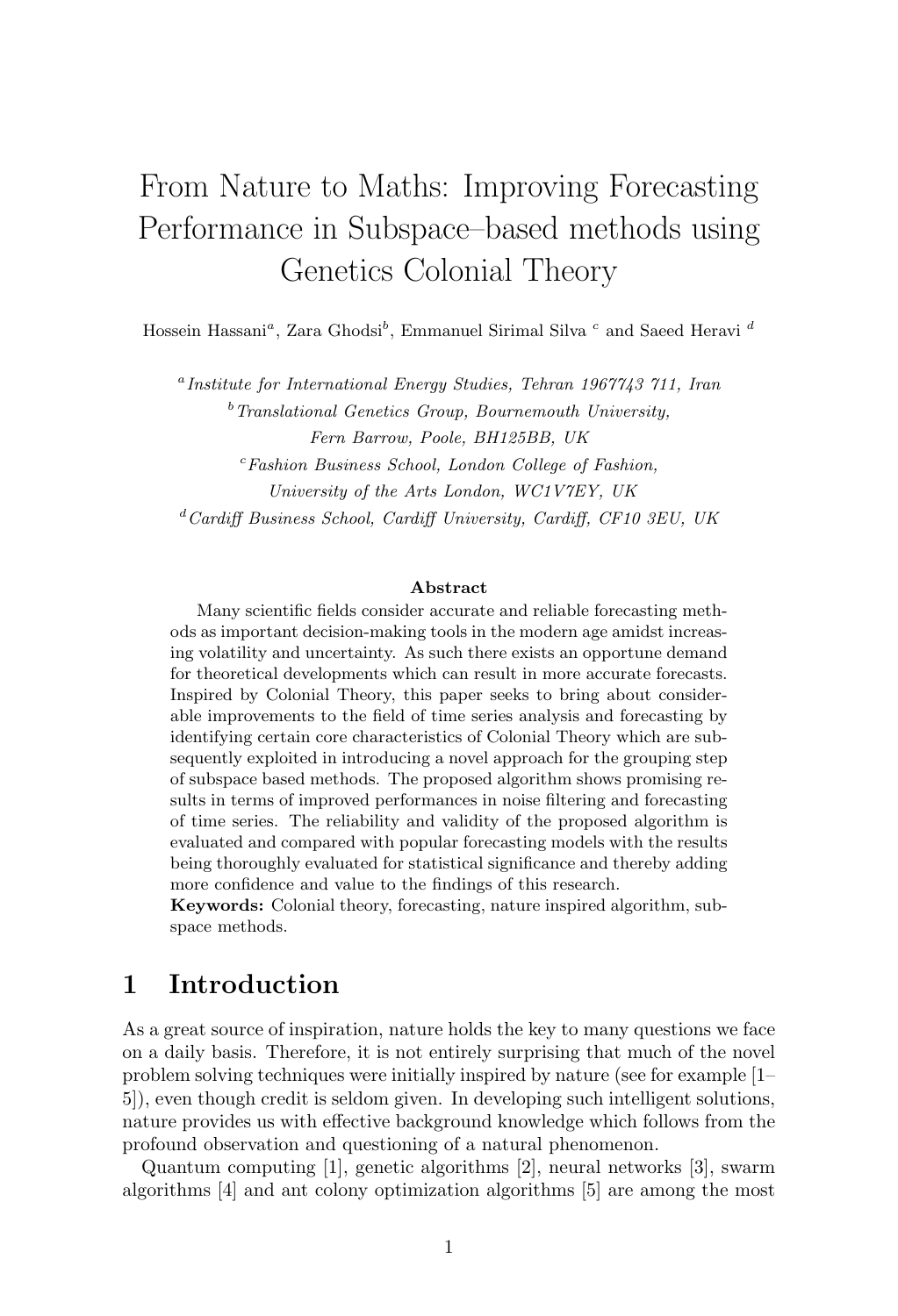established nature inspired models which seek to imitate specific phenomenon from nature in order to provide simple solutions to complex problems. Although attempting to model natural phenomena has a long history, the recent application of nature inspired algorithms like firefly algorithm [6], neuro fuzzy technique [7] and genetic programming [8] in the area of soft computing and also recent improvements in forecasting approaches [9, 10], has lead to more accurate analysis and predictions, and thereby causing a noticeable growth of interest in this field [11–18]. However, attempts at improving signal extraction and forecasting using bio–inspired algorithms is a relatively new area of research. Moreover, it is noteworthy that in most of the nature inspired algorithms, the natural phenomenon of interest is the strategy taken by biological organisms after facing an environmental change which enables the organism to exploit an ingenious solution to meet the new specific conditions.

Even though such biological solutions have been many times by organisms over the evolution process, the most prominent one can be referred to as the multicellularity phenomenon which describes how multicellular organisms arose from a single cell and generated multi-celled organisms. Despite there being various theories that may be able to explain this mechanism, Colonial Theory (CT) has received most credit by developmental scientists [19]. Inspired by CT and by identifying certain characteristics of this theory, in this paper we seek to draw a line between nature and mathematics. The mathematical procedures which we specifically seek to link with nature consist of Singular Value Decomposition (SVD) based methods and signal subspace (SS) methods which form the basis of a general class of subspace-based noise reduction algorithms. The superior performance of this class of algorithms in noise reduction and forecasting has been proved by several studies [20–22].

In this context, the Singular Spectrum Analysis (SSA) technique, which is a SVD and SS based method has been considered as a powerful nonparametric tool [23]. In brief, the SSA technique begins by decomposing the original series into the sum of a small number of independent components. Thereafter, the selected components are used to reconstruct the less noisy series which can be used for forecasting future data points. However, due to the nature of least squares (LS) estimation method used in the current SSA procedure, the signal and noise separation is not optimum and the reconstructed series continues to hold some part of initial noise whilst the residual is not completely signal free. This paper seeks to consider an alternative approach which is based on CT in order to provide a more efficient outcome for the signal and noise separation issue in SSA.

The exploitation of CT towards improving the SSA process is made possible via our identification of a general similarity between CT and SSA. However, this similarity was not visible in the Grouping step of the basic SSA process, and therein lies our focus as we intend on defining a new approach to grouping in SSA by imitating one of the steps followed in CT. It is expected that this novel CT based approach to grouping will enable a more efficient separation of signal from noise which in turn will enhance the signal extraction and forecasting results.

The remainder of this paper is organized such that Section 2 presents an outline of CT along with the steps underlying the SSA process in order to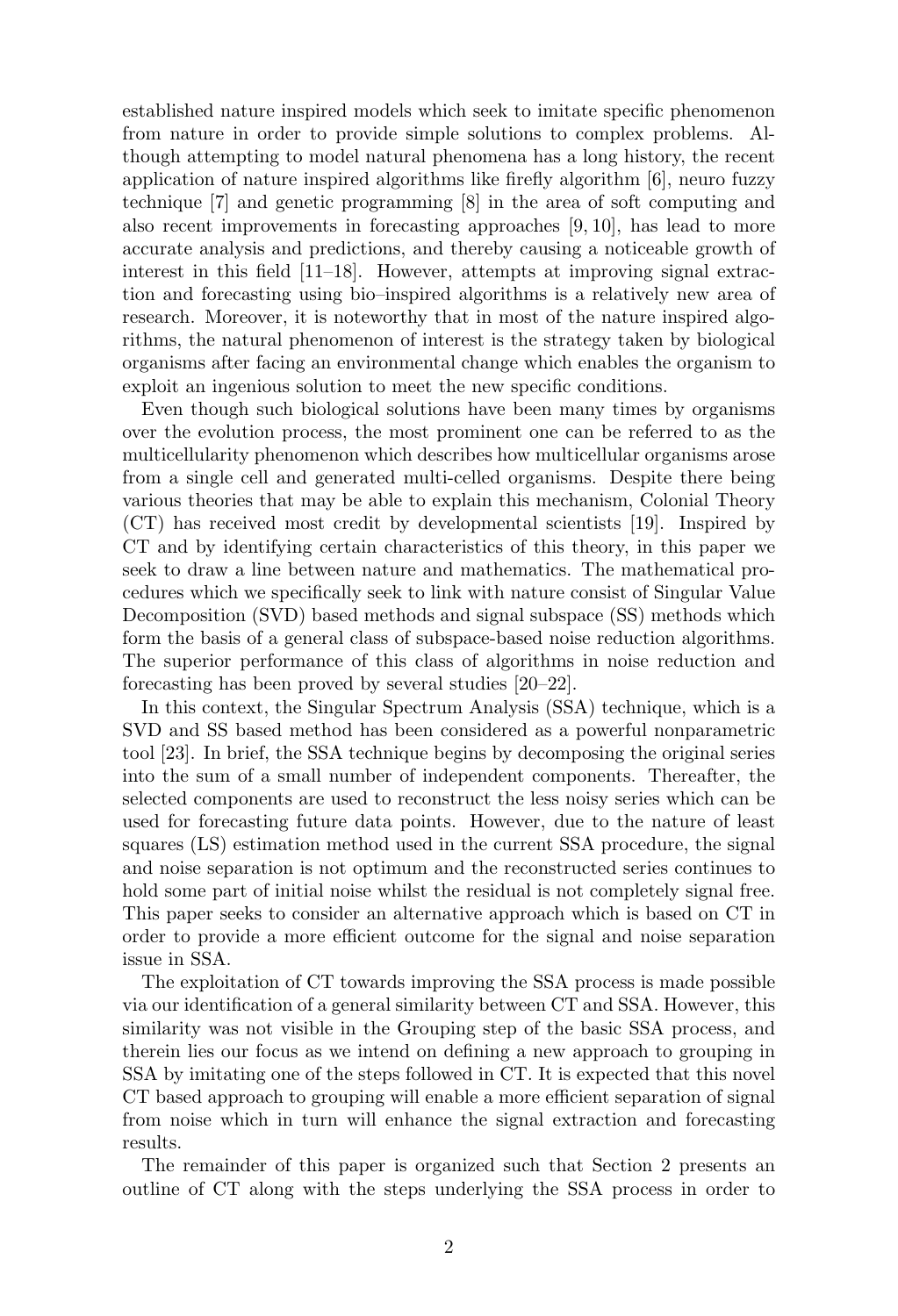clearly illustrate similarities and discuss how the different steps of CT are fully consistent with the procedure underlying SSA. Section 3 describes the newly introduced approach for grouping in SSA. Section 4 provides the theoretical presentation of the algorithm which is followed by several applications in Section 5 and the paper concludes with a concise summary in Section 6.

### 2 Similarities between SSA and CT

This section focusses on providing a clear view on the similarities between SSA and CT as portrayed in Figure 1. In what follows, the information contained in Figure 1 is expanded upon as we present a detailed explanation of the linkages between SSA and CT.



Figure 1: T he linkage between CT and SSA.

The SSA method is made up of two complementary stages: Decomposition and Reconstruction; each stage consists of two compatible steps. At the first stage a group of small number of independent and interpretable components is achieved by decomposing the main series [23], which is followed by the reconstruction of a less noisy series at the second stage [24]. Thereafter, this noise free series is used for forecasting future data points.

### 2.1 Stage 1: Decomposition

We begin with a one dimensional time series,  $Y_N = (y_1, \ldots, y_N)$  where N is the length of the series. The SSA technique consists of two choices, the window length  $L$  and the number of eigenvalues  $r$  [25]. In SSA the number of components are related to the selection of the proper window length L which should be defined such that it minimises the signal distortion and maximises the residual noise level. However, we cannot impose a general rule in selecting L for different time series with different structure. For example, in instances where there is a periodic component with an integer period like a seasonal component, to obtain a higher separability the tradition is to select L proportional to that period [23].

Likewise, the starting point of CT is a single cell which evolves over time and generates a multi-celled organism. Similar to SSA, there is also a limit on the number of cell types and different kinds of organisms necessitate different numbers of cell types. It is assumed that this number is determined by the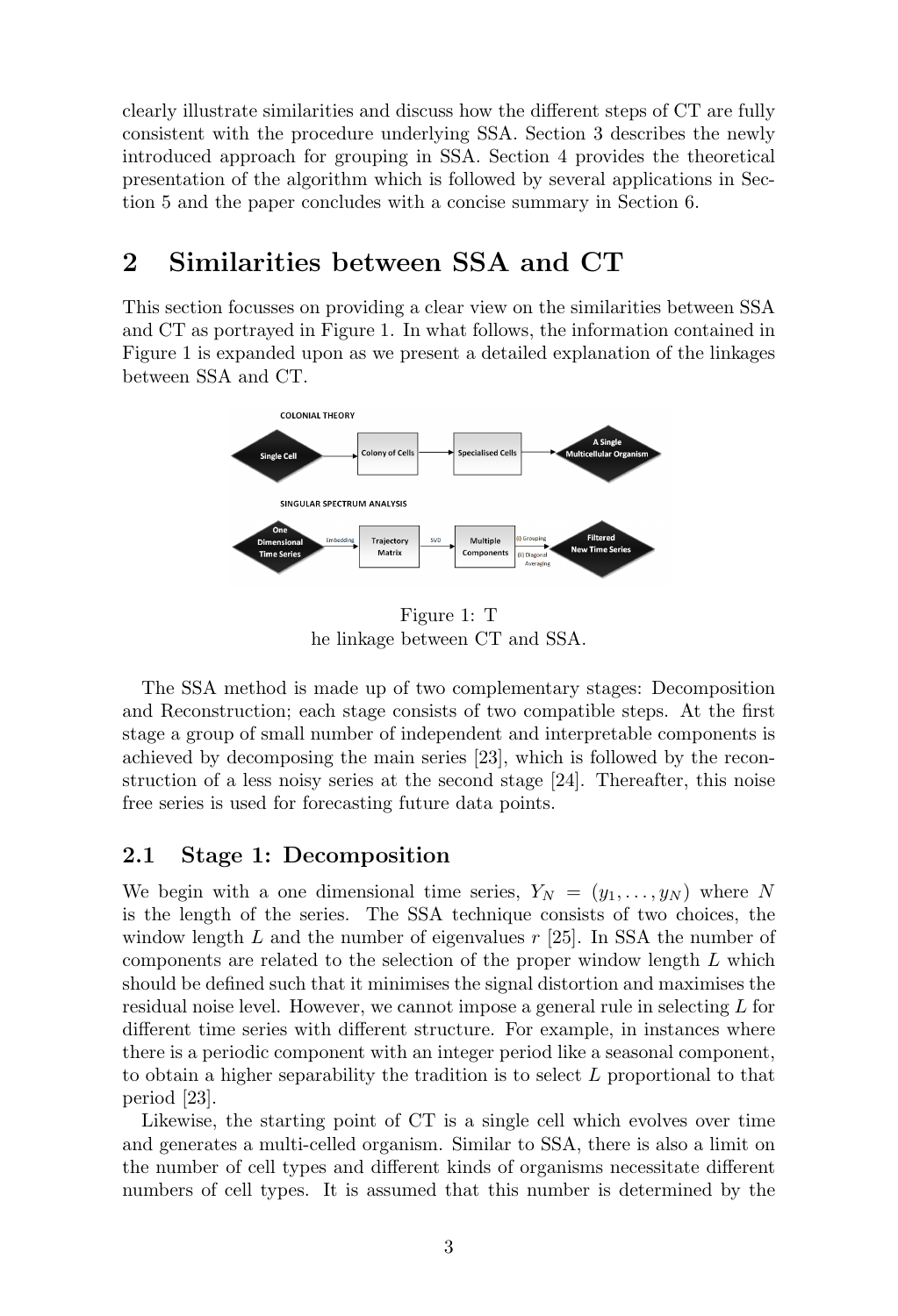balance between selective pressure and functional requirements, whilst variety is favoured by selection, functional needs limit the number of cell types [26].

#### 2.1.1 1st step: Embedding

Here we take the one dimensional time series  $Y_N$ , and map it in order to create a multi-dimensional variable of  $X_1, \ldots, X_K$  where  $X_i = (y_i, \ldots, y_{i+L-1})^{\prime} \in \mathbb{R}^L$ . It is clear that this can be viewed as the creation of the colony from the initial single cell as we take  $Y_N$  and create multiple dimensions from the same series. This step provides us with a trajectory matrix,  $\bf{X}$  which is a Hankel matrix that captures all information contained in  $Y_N$ .

$$
\mathbf{X} = (x_{ij})_{i,j=1}^{L,K} = \begin{pmatrix} y_1 & y_2 & y_3 & \dots & y_K \\ y_2 & y_3 & y_4 & \dots & y_{K+1} \\ \vdots & \vdots & \vdots & \ddots & \vdots \\ y_L & y_{L+1} & y_{L+2} & \dots & y_N \end{pmatrix}.
$$
 (1)

It should be noted that unlike the Symbiotic theory [27], which assumes that the symbiosis of various species caused a multicellular organism, in CT it is the symbiosis of many cells of the same species that forms a multicellular organism. This point is interesting as it can be referred to as the first and main difference between SSA and principal component analysis (PCA). In the latter, the obtained matrix is achieved by considering different time series (multiple cells) whilst in SSA we consider one time series (single cell).

Moreover, transferring a one dimensional time series into a trajectory matrix will enable us to significantly reduce the computation time required for running the algorithm, as it eliminates the need for running the algorithm over a wide range of values for the hidden state dimension. Furthermore, by analysing the eigenvalues with the aim of filtering the signal and noise, the signal to noise ratio (SNR) will be optimised in the newly reconstructed time series. Likewise, increasing in size is initially favoured by individual cells since multicellular organisms do not have the size limit which is mainly imposed by diffusion. As the surface-to-volume ratio decreases in a given single cell, with increased size they will experience difficulty in obtaining the required nutrients and transporting the cellular waste products out the cell [26, 28].

#### 2.1.2 2nd step: Singular Value Decomposition

 $SVD$  is a procedure which is performed on  $X$  and provides us with several eigenvalues or components. The components obtained via this step are identified as trend, periodic, quasi-periodic component, or noise. In  $CT$ ,  $X$  can represent the entire colony of cells generated from the original single cell. By increasing the interdependency level in a colony some of the cells specialize to do different tasks and by obtaining ever more complexity level, cells form tissues and then organs [26].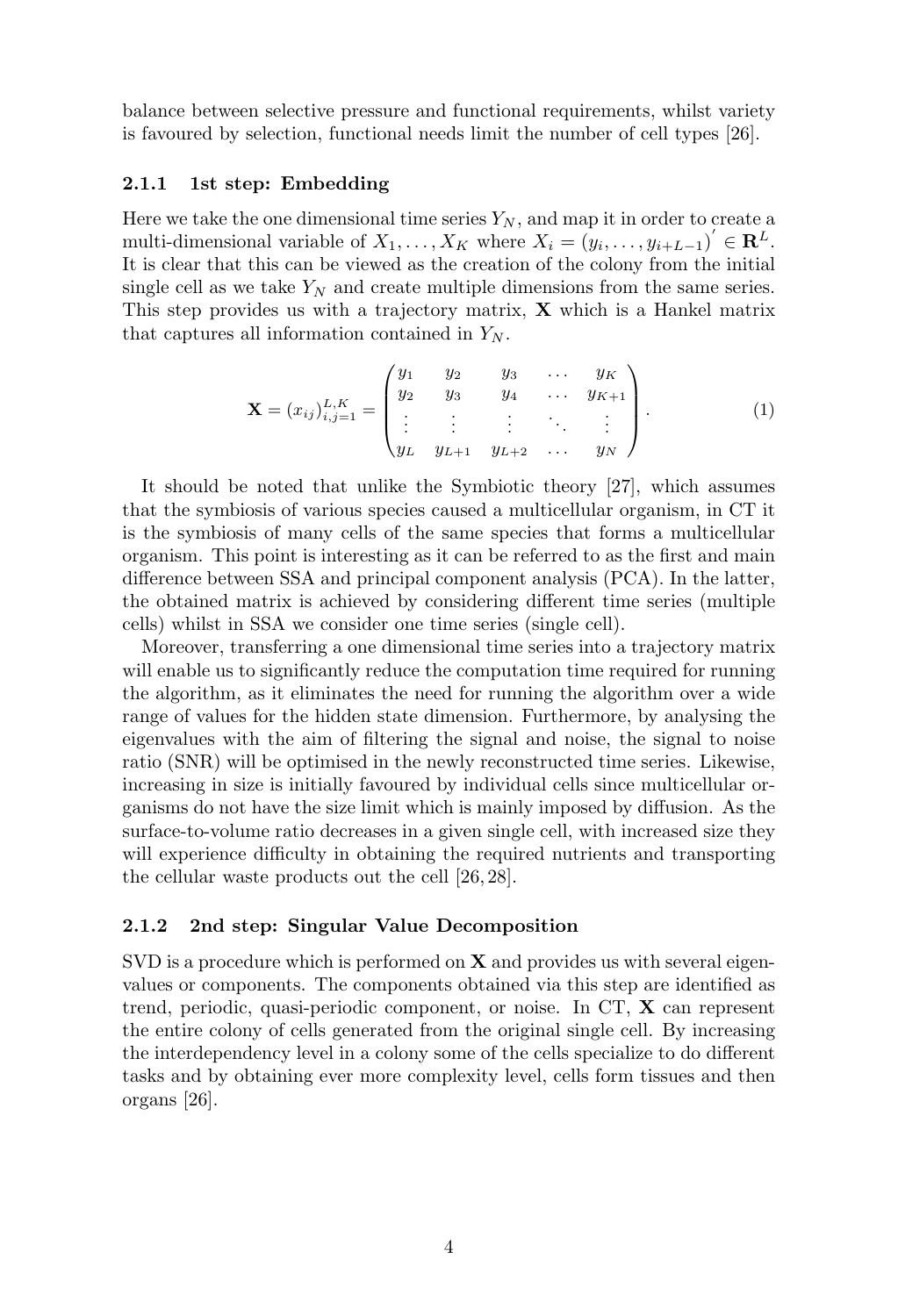### 2.2 Stage 2: Reconstruction

In SSA, this is the stage where we seek to analyze the eigenvalues extracted via the SVD step to differentiate between noise and signal in a time series. In CT this would correspond to identifying which of the specialised cells are able to successfully carry out the reproductive task and which cells are responsible for viability.

### 2.2.1 1st step: Grouping

Grouping is a very important step in SSA as the quality of the filtering achieved via this technique depends on the successful analysis of eigenvalues and selection of appropriate groups of them to rebuild the less noisy time series. In brief, this step involves grouping together the eigenvalues with similar characteristics i.e. signal and harmonic components whilst leaving out those corresponding to noise. Likewise, the grouping step plays a significant role in CT as it determines which of the specialised cells are successful in carrying out the reproduction task and which of these fail along that way. Here it is imperative to note that in spite of the general similarity between SSA and CT in the grouping step, there is an important fundamental difference between the current version of SSA and CT which is discussed in detail in Section 4.

### 2.2.2 2nd step: Diagonal Averaging

The diagonal averaging step in SSA transforms the matrix of grouped eigenvalues back into a Hankel matrix which can later be converted into a time series. The resulting time series will be the less noisy, filtered time series corresponding to the original one-dimensional time series that was applied to the SSA process at the beginning. This step is important and similar to the final stage of CT where a single multiple organism is formed after defining the productive cells in order to compensate for the increased cost of reproduction imposed by increasing the size of the colony size.

According to the role of a small variant in CT, adding a single cell will only have a slight impact on the performance of a large organism [29] which means after achieving the major functional specializations, there would presumably be a decline in adding capabilities by increasing the number of cell lines [26]. Similarly, in a time series, after extracting different components related to the trend, oscillation and noise, increasing the number of observations will give us more components but all of these will be categorised in the previously defined groups of components.

## 3 A New Approach for Grouping

It is widely accepted that the first grouping in nature happened when multicellular organisms arose from a single cell and generated a multi-celled organism [30]. At the very beginning of life there were only single cells. Today, after millions of years, most animals, plants, fungi, and algae are made up of multiple cells that work together as a single being [31].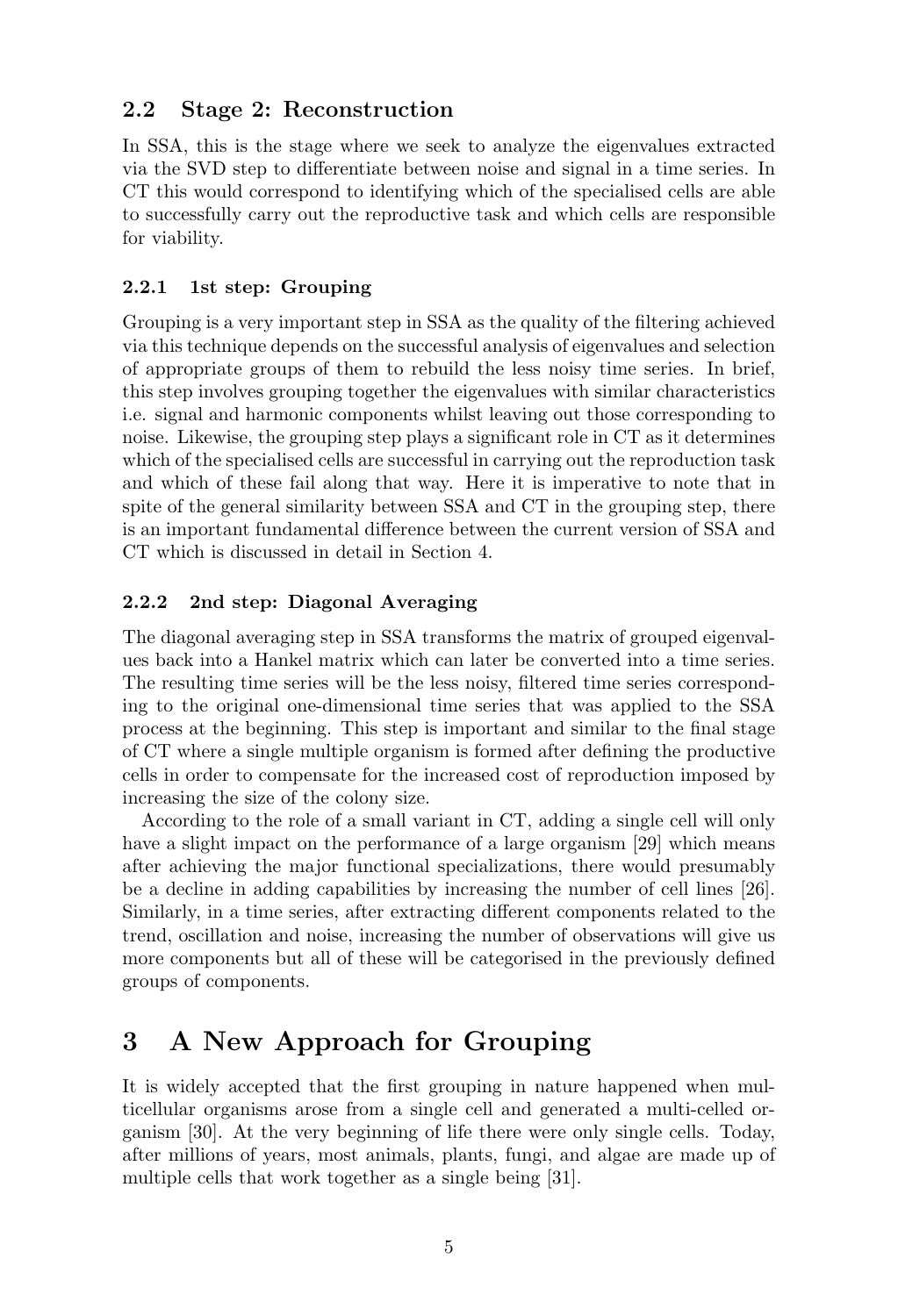Presented in this section is a brief explanation on developing functional specialization and grouping the specialized cells of CT. Following this approach which is called changes in the level of complexity [32], we describe a novel approach for grouping in SSA.

In order to present a clearer view, as a model system, we consider Volvocalean green algae which are well suited for studying the transition as they provide different ranges from unicells to multicellular organisms with the explicit specification between germ and soma cells. In Volvocalean green algae, multicellular organisms are formed clonally from a single cell [33]. Here, we mainly focus on one member of this lineage named V. carteri which exhibits a range of development in different cell types [32].

In [34] a twelve-step program for the grouping step in V. carteri is considered. In this process, motility and mitosis activity compete for the same cellular machinery and cell destiny is determined finally by the location of microtubule organizing centre. The activity of the microtubule organizing centre mainly depends on its location in the cell and can serve either as a basal body which is related to the flagellar synthesis and consequently cell motion or a mitotic spindle which aids the segregation of the chromosomes during mitosis [35]. This germsoma dichotomy is generated during the early embryogenesis and results in specifying two cell types; the somatic cells which are non-reproductive and only vegetative and the germ cell which performs the exclusively reproductive task [34].

Here, as the germ cells execute the reproductive function and cell divisions which are required to produce a new daughter colony we consider them as those signal components which are later selected for series reconstruction. Differentiating the somatic and germ cells in V. carteri is largely dependent on the genetic differentiation which happens in somatic cells. During this process regA which is a regulatory gene and encodes a transcriptional repressor begins to express [36]. As a result, several nuclear genes which are responsible for coding the chloroplast proteins are suppressed [37]. Consequently, these somatic cells will not go under the cell growth or division. Lacking the division ability, they do not participate in the reproductive functions and offspring but accomplish the survival task by flagellar action [34].

When comparing the grouping step between CT and SSA, two important points must to be highlighted:

- 1. Following differentiation germ cells will not stay attached together. In a colony, those cells underpinning reproductive functions may divide on (a) the colony surface, (b) introgress or (c) in the interior of the colony as shown in Figure 2 [35].
- 2. In each round of reproduction, germ cells will produce both future germ cells and soma cells.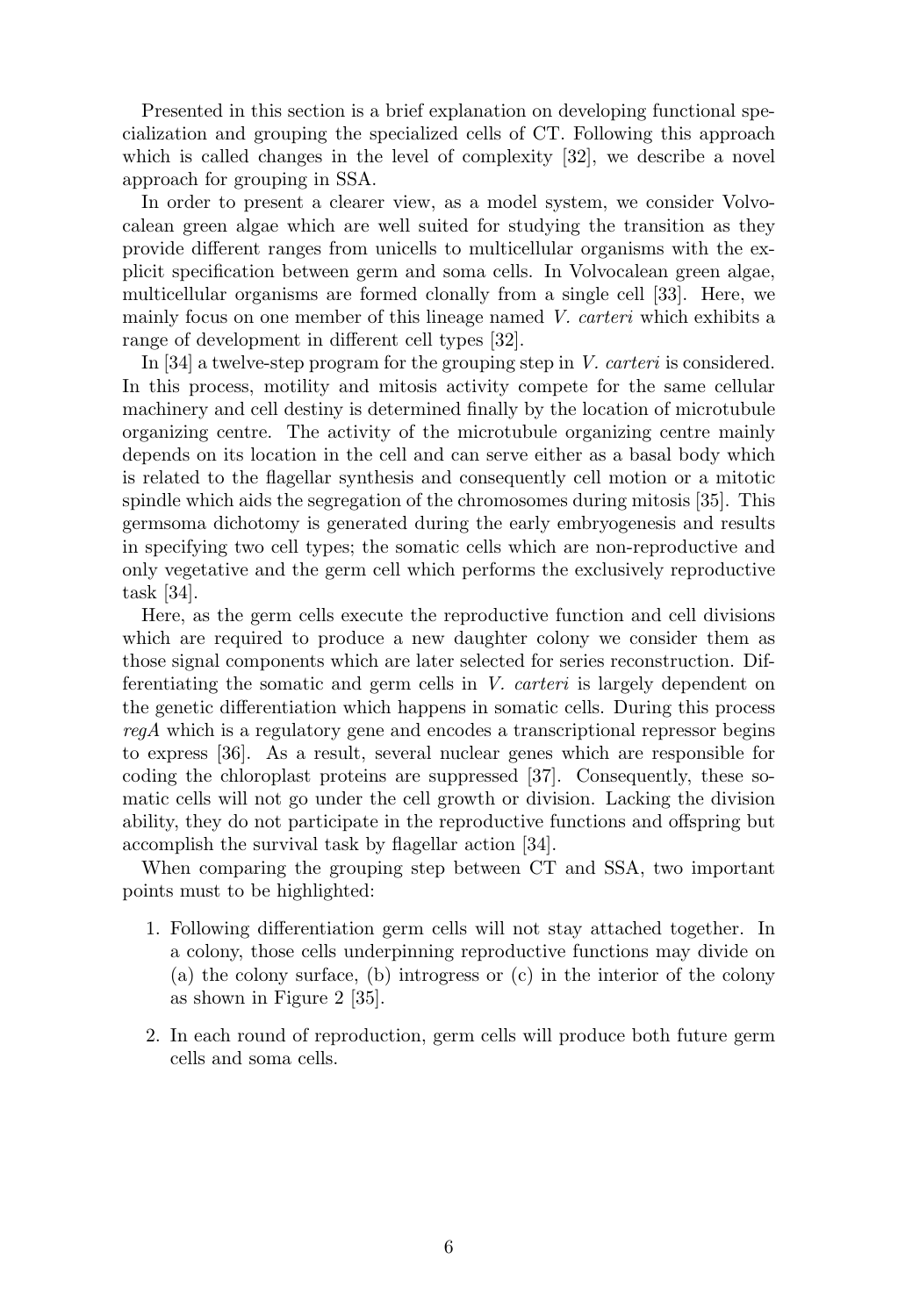

Figure 2: Genetic variants produced differentiated cells in colonial flagellates [35].

However, the current grouping stage of the SSA method is based on the least squares (LS) estimator i.e., choosing the leading eigentriple which describes the general tendency of the series [23]. Accordingly:

- Selecting the signal components follows a binary approach. In other words, by estimating the signal rank  $r$ , the first  $r$  eigenvalues are always selected as signal components and the rest is considered to be noise.
- The leading components of  $I_1, \ldots, I_m$  are related only to signal, hence, it is assumed that the reconstructed signal is not perturbed by noise.

Taking into consideration these points of comparison and our assumption which states germs cell from CT are equal to signal components, we can conclude that following the LS estimator the first  $r$  selected eigenvalues will not produce a clear signal because germ cells will produce both future germ cells and soma cells. This statement makes sense when we take the noise perturbation into account. Even in the leading components of  $I_1, \ldots, I_m$ , we have to exclude some eigenvalues with less information about the series, seek to find the other related signal components which capture more information and use all of them for reconstructing the series.

# 4 SSA–CT Algorithm

Presented below is a concise explanation of the SSA–CT algorithm which has also been depicted in Figure 3. In this paper, we use root mean squared error (RMSE) criterion to determine the optimal choices of  $L$  and  $r$  (it is also possible to use any other criteria to determine the error as explained below in the algorithm). Accordingly, in each  $L$  we are looking for a combination of eigenvalues  $r$  which provides the lowest RMSE, and this in turn represents the optimal decomposition and reconstruction choices for the SSA model. The automated SSA-CT code is able to perform this task by evaluating all possible L and r choices for a given time series.  $<sup>1</sup>$ </sup>

<sup>&</sup>lt;sup>1</sup>The SSA-CT code used in this study is available upon request.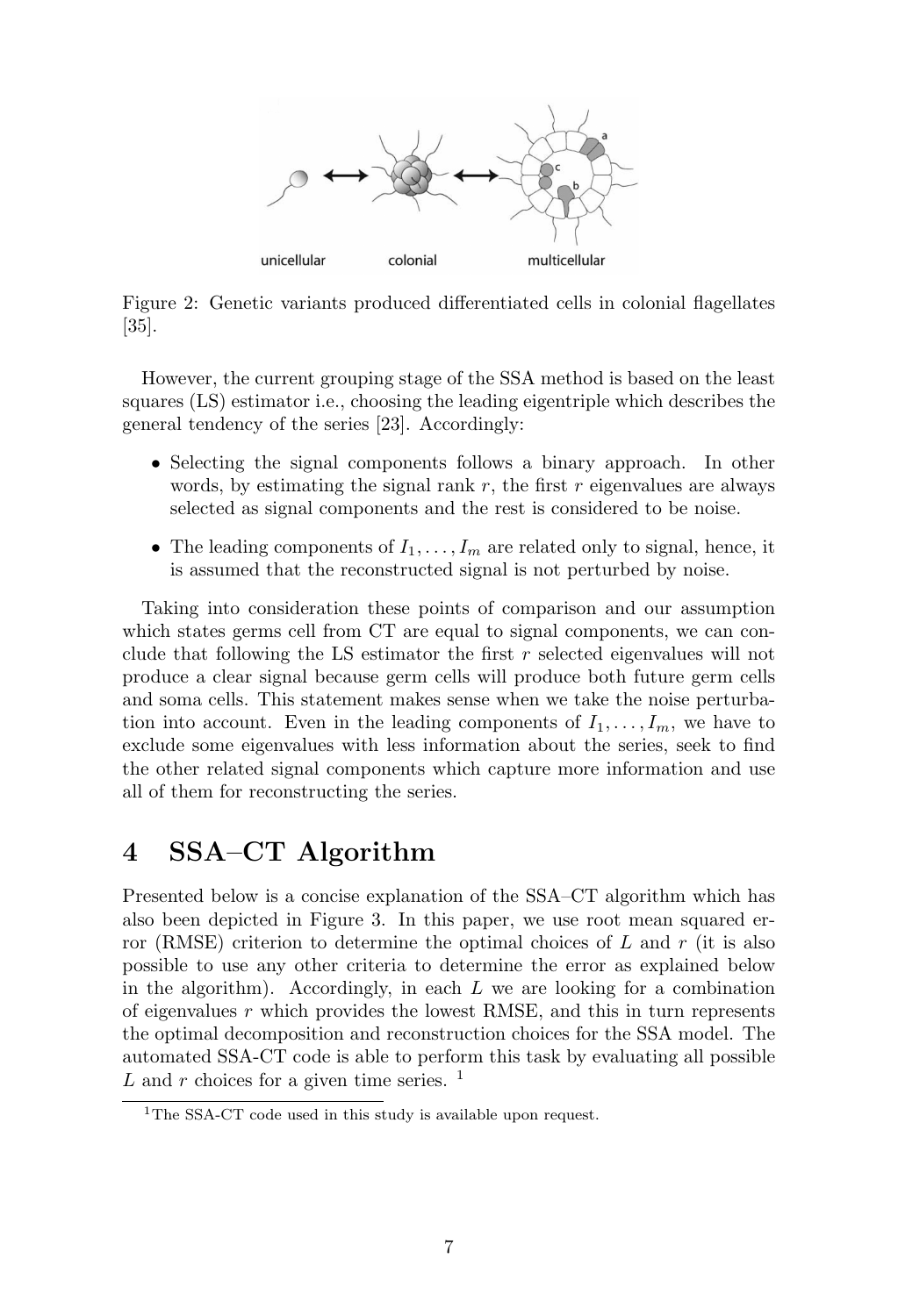

Figure 3: SSA-CT flowchart which depicts different computational steps of this algorithm.

- 1. Consider a real-valued nonzero time series  $Y_N = (y_1, \ldots, y_N)$  of length N.
- 2. If the aim is signal extraction, consider the whole series and if the aim is forecasting, divide the time series into two parts;  $\frac{2}{3}^{rd}$  of observations for training the SSA-CT model and  $\frac{1}{3}^{rd}$  for testing the forecast accuracy.
- 3. Use the training data to construct the trajectory matrix  $\mathbf{X} = (x_{ij})_{i,j=1}^{L,K}$  $[X_1, ..., X_K]$ , where  $X_j = (y_j, ..., y_{L+j-1})^T$  and  $K = N - L + 1$ . Initially, we begin with  $L = 2$   $(2 \le L \le \frac{N}{2})$  and in the process, evaluate all possible values of  $L$  for  $Y_N$ .
- 4. Obtain the SVD of **X** by calculating  $\mathbf{X} \mathbf{X}^T$  for which  $\lambda_1, \ldots, \lambda_L$  denotes the eigenvalues in decreasing order  $(\lambda_1 \geq \ldots \lambda_L \geq 0)$  and by  $U_1, \ldots, U_L$ the corresponding eigenvectors. The output of this stage is  $X = X_1 +$  $\dots + \mathbf{X}_L$  where  $\mathbf{X}_i =$ √ vectors. The output of the  $\overline{\lambda}_i U_i V_i^T$  and  $V_i = \mathbf{X}^T U_i / \sqrt{\frac{1}{\lambda}}$  $\lambda_i.$
- 5. Adapt a diagonal matrix containing the weights  $W_{K\times K}$  as follows:

$$
\hat{\textbf{S}}_{CT}=\textbf{U}_1(\textbf{W}_{CT}\boldsymbol{\Sigma}_1)\textbf{V}_1^{'}
$$

.

6. Choose the weight matrix  $W_{K \times K}$ .

$$
\mathbf{W}_{CT} = \text{diag}((1 \vee 0), \dots, (1 \vee 0)) .
$$

7. Evaluate all possible combinations of  $W_{CT}$  (step by step) for the selected L and split the elementary matrices  $\mathbf{X}_i$   $(i = 1, \ldots, L)$  into several groups and sum the matrices within each group.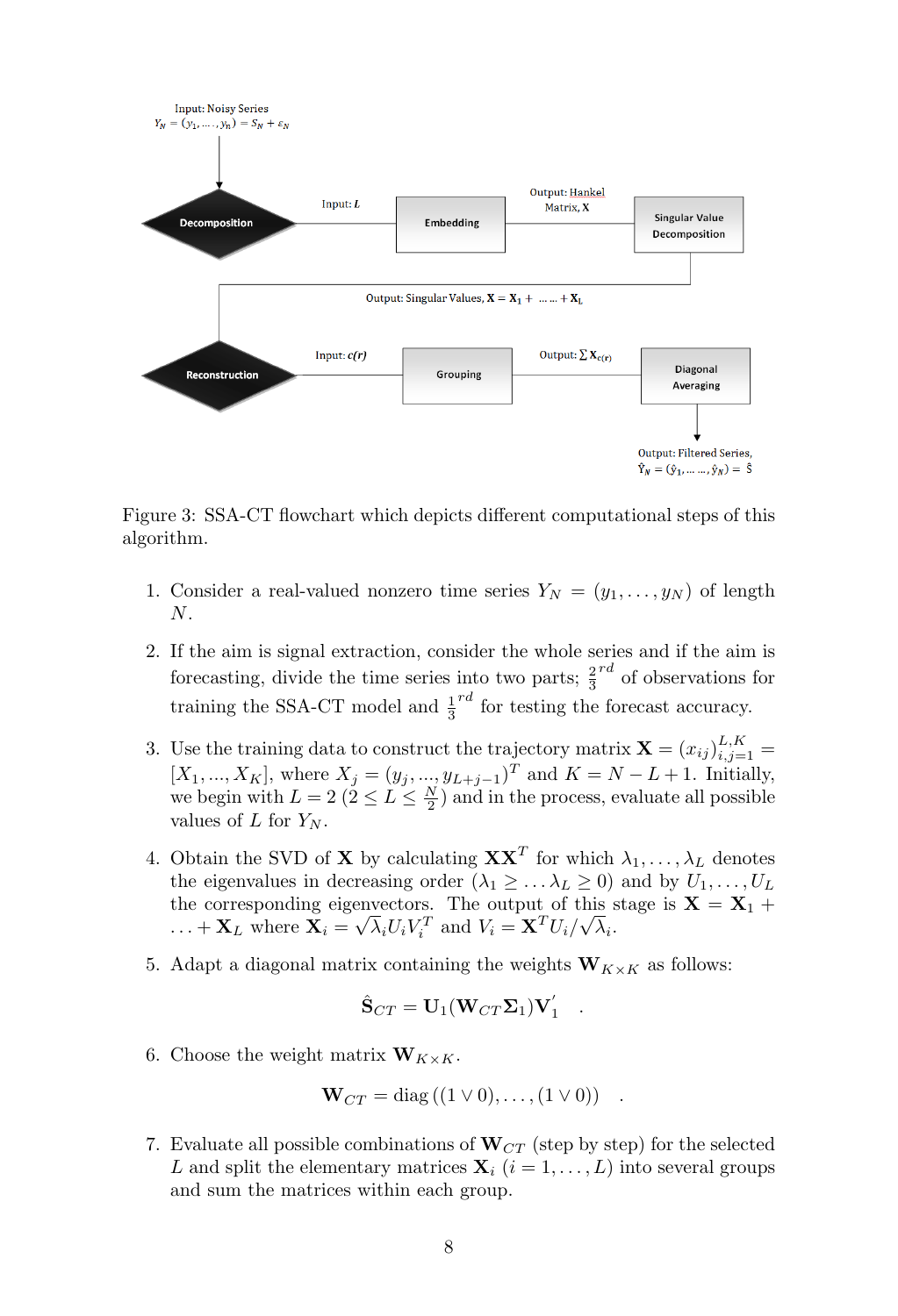- 8. Perform diagonal averaging to transform the matrix into a Hankel matrix which can then be converted into a time series.
- 9. Find the RMSE value for each reconstructed series and report the L and the selected combination of  $r$  attributed to the minimum RMSE as optimal choices.
- 10. The output is a filtered series that can be used for forecasting.

The optimal choices of  $L$  and  $r$  can be used for forecasting via vector or recurrent SSA (SSA-V,SSA-R) techniques. More detailed information of these techniques can be found in [38].

## 5 Applications

Presented in this section is the application of the new algorithm in forecasting. In order to evaluate the results we rely on the Ratio of the Root Mean Squared Error (RRMSE) criterions which is a frequently used measure for the accuracy of forecasted values.

$$
RRMSE = \frac{RMSE(SSA - CT)}{RMSE(SSA)} = \frac{\left(\sum_{i=1}^{N} (s_i - \hat{s}_i)^2\right)^{1/2}}{\left(\sum_{i=1}^{N} (s_i - \tilde{s}_i)^2\right)^{1/2}},
$$

where,  $\hat{s}_i$  are the estimated values of  $s_i$  obtained via SSA-CT and  $\tilde{s}_i$  are the estimated values of  $s_i$  obtained through basic SSA, and N is the series length. If RRMSE  $\lt 1$ , then SSA-CT outperforms the SSA method. In contrast, when  $RRMSE > 1$  it would indicate that  $SSA-CT$  fails to outperform the basic  $SSA$ model.

### 5.1 Forecasting

In this paper, several well known series are used to evaluate the performance of the newly introduced idea for the grouping step in SSA (SSA-CT). These include Death series, Petroleum series, Unemployment series and Industrial Production series. The results are then examined in a forecasting scenario.

#### 5.1.1 Death series

The Death series reports the monthly accidental deaths in the USA between 1973 and 1978. This time series has been previously used by many authors (see for example, [39]). According to Table 1, the best SSA forecast for this series is achieved by SSA–CT considering  $L = 14$  and the following combinations of  $r: 1, 2, 3, 5, 6, 7, 8, 10, 12, 14$ . It should also be noted that beside the least RMSE which is related to  $L = 14$ , the best forecast for this series in each different L (except  $L = 5$  and 8) is achieved by considering a combination of eigenvalues instead of selecting the signal components using the binary approach. Figure 4 shows the Death series along with the forecast of six data points achieved using seven different forecasting methods. These include, two versions of the basic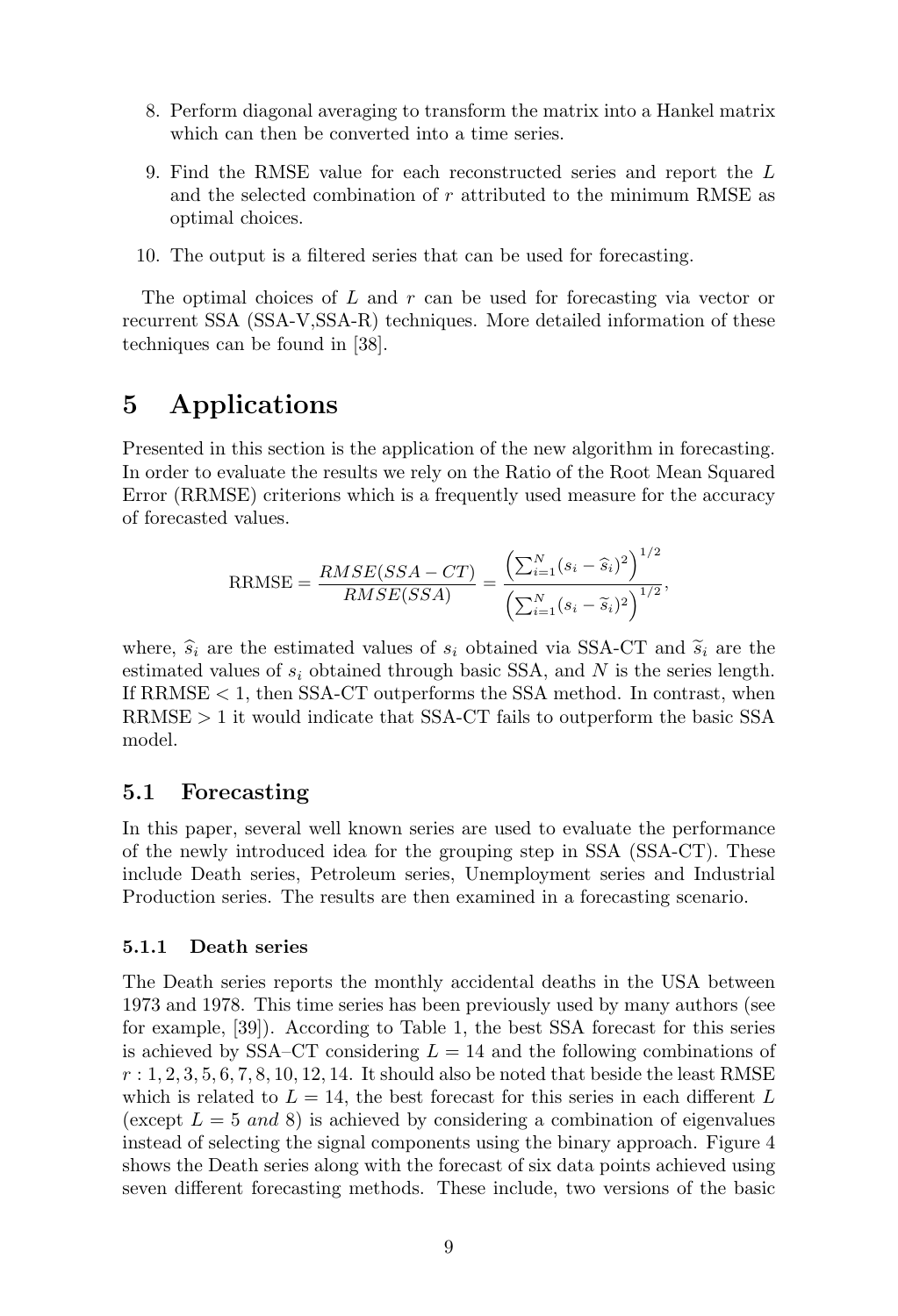SSA technique; Vector SSA (SSA-V) and Recurrent SSA (SSA-R) and also several well-known methods namely, an optimized version of the Autoregressive Integrated Moving Average (ARIMA) [40], Exponential Smoothing (ETS) [41], Holt-Winters (HW) [40] and the ARAR Algorithm [42].



Figure 4: Actual and forecasts for monthly accidental deaths in USA (June 1978 - June 1979).

|    | SSA-CT                      | SS A | <b>RRMSE</b> |
|----|-----------------------------|------|--------------|
| L  | r                           | r    |              |
| 3  | 1                           | 1:2  | 0.618        |
| 4  | 1, 2, 4                     | 1:2  | 0.997        |
| 5  | 1:2                         | 1:2  | 1            |
| 6  | 1, 2, 5                     | 1:2  | 0.988        |
| 7  | 1, 2, 7                     | 1:2  | 0.993        |
| 8  | 1:6                         | 1:6  | 1            |
| 9  | 1, 2, 3, 5, 7, 9            | 1:3  | 0.498        |
| 10 | 1, 2, 3, 6, 7               | 1:3  | 0.777        |
| 11 | 1, 2, 3, 5, 7, 10, 11       | 1:3  | 0.77         |
| 12 | 1, 3, 5, 11, 12             | 1:3  | 0.492        |
| 13 | 1, 2, 3, 6, 7, 12           | 1:2  | 0.557        |
| 14 | 1, 2, 3, 5, 6, 7, 8, 10, 14 | 1:10 | 0.329        |

Table 1: The RRMSE results for different L and r for Death series.

Table 2 shows the forecasts obtained by the various models. According to this table the forecasted values from the SSA–CT approach are very close to the original data and is the best among the methods considered, for example, the RMSE value from SSA–CT is 4 times less than the value of the RMSE for ARIMA and 3 times less than that of SSA-R. All outcomes are tested for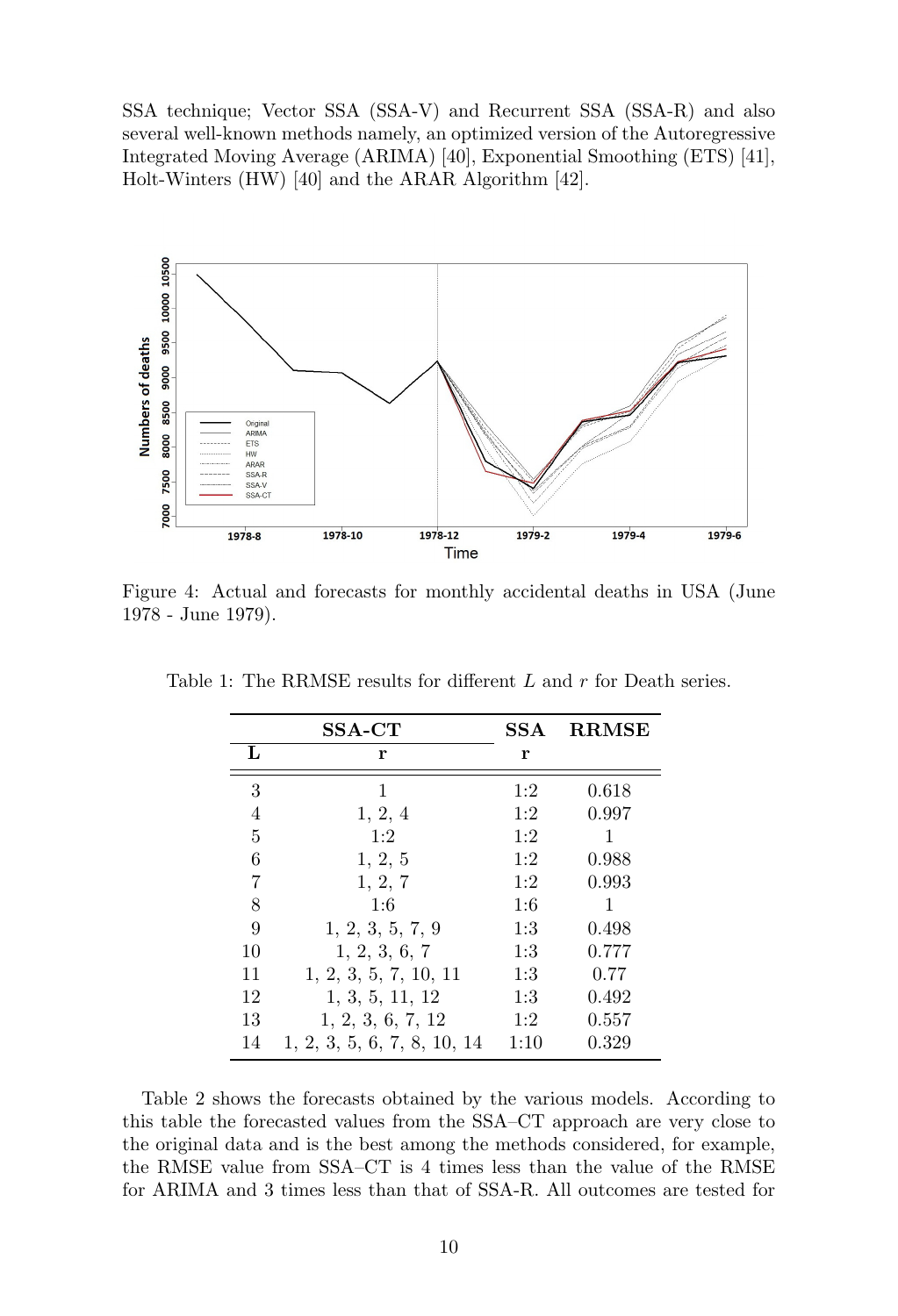statistical significance using both the DM test and the KSPA test. This is important, especially to ensure that the newly proposed SSA–CT algorithm is able to provide significantly better results than the basic SSA-R and SSA-V models as otherwise this exercise bears no fruit if the results are mere chance occurrences. In the case of the Death series, except for in relation to the forecasts obtained via ETS, there is sound evidence to conclude that SSA-CT provides a significantly better forecast than ARIMA, HW, ARAR, SSA-V and SSA-R techniques based on the DM and KSPA tests.

Table 2: Death series forecasts and RMSE for six observations via several methods.

| Actual       | <b>ARIMA</b> | <b>ETS</b> | <b>HW</b>    | ARAR             | SSA-V            | $SSA-R$      | SSA-CT  |
|--------------|--------------|------------|--------------|------------------|------------------|--------------|---------|
| 7798.00      | 8337.15      | 8257.85    | 7975.63      | 8167.81          | 8211.60          | 8184.49      | 7651.20 |
| 7406.00      | 7534.21      | 7496.61    | 7012.07      | 7195.76          | 7336.44          | 7374.76      | 7478.49 |
| 8363.00      | 8317.62      | 8293.41    | 7763.98      | 7982.03          | 8012.39          | 8009.97      | 8383.60 |
| 8460.00      | 8589.01      | 8513.28    | 8082.34      | 8283.53          | 8305.86          | 8489.40      | 8518.86 |
| 9217.00      | 9490.16      | 9418.72    | 8945.36      | 9144.07          | 9200.47          | 9333.71      | 9233.50 |
| 9316.00      | 9860.70      | 9898.85    | 9324.54      | 9464.87          | 9579.78          | 9664.46      | 9412.11 |
| <b>RMSE</b>  | 340.86       | 318.26     | 356.38       | 253.21           | 255.74           | 261.68       | 81.85   |
| <b>RRMSE</b> | $0.24*$      | 0.26       | $0.23^{*,+}$ | $0.32^{\dagger}$ | $0.32^{\dagger}$ | $0.31^{*,+}$ | N/A     |

Note: \* indicates a statistically significant difference between the forecasts based on the two-sided and one-sided KSPA tests in [43] at a p-value of 0.05.  $\dagger$  indicates a statistically significant difference between the forecasts based on the Diebold Mariano test in [44] at a p-value of 0.10.

#### 5.1.2 Petroleum series

Considered here is a monthly time series related to international petroleum consumption in OECD countries from August 2007 - May 2013 and was extracted via the U.S. Energy Information Administration. Data up until May 2012 were used to train the models and the last 12 observations from June 2012 - May 2013 were set aside for forecasting. Table 3 reports the best RMSE results achievable at each window length for this series when considering SSA– CT and basic SSA approaches. The lowest RMSE is achieved when  $L = 12$ and r uses the combinations of  $1, 2, 4, 6, 7, 9$  and interestingly it is only one instances that the basic SSA approach of binary grouping enables the lowest RMSE at a particular window length.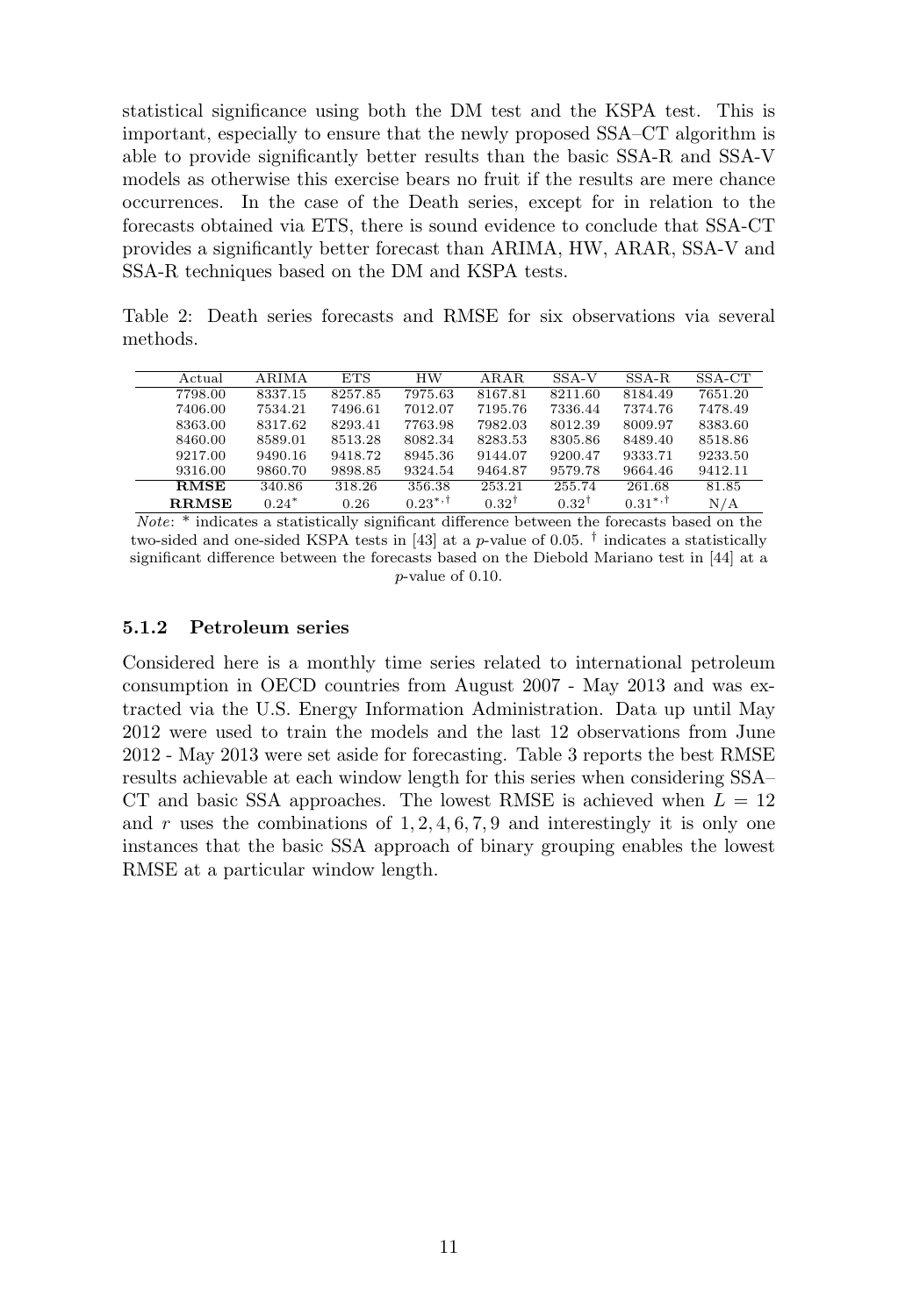| L  | r              | <b>RMSE</b> |
|----|----------------|-------------|
| 3  | 1.3            | 958.4       |
| 4  | 1,4            | 693.59      |
| 5  | 1,4,5          | 653.31      |
| 6  | 1,4,5,6        | 672.46      |
| 7  | 1,4,5,6        | 633.33      |
| 8  | 1,3,6,7        | 612.8       |
| 9  | 1,5,6,8        | 607.59      |
| 10 | 1:3            | 539.23      |
| 11 | 1,2,4,7,8,9,10 | 434.23      |
| 12 | 1,2,4,6,7,9    | 325.1       |

Table 3: The optimal RMSE results for different  $L$  and  $r$  for the Petroleum series.

Table 4 presents the forecasts achieved by various methods for the last twelve observations in the petroleum consumption series. The SSA–CT forecast records a very low RMSE in relation to all other models whilst ARIMA and SSA-R are seen providing the worst forecasts for this series. Once again, all forecasts are evaluated for statistically significant differences using the DM and KSPA tests as indicated at the bottom of this table. Accordingly there is sufficient evidence to conclude that the SSA–CT forecasts are significantly better than ARIMA, ETS and HW forecasts. However, there is no such evidence in relation to ARAR, SSA-V and SSA-R in this case even though the reported RMSE values differ greatly in relation to that of SSA–CT. This could be a result of the low number of forecasts available for comparison and could indicate the sensitiveness of both tests to sample sizes.

Accordingly, we take into consideration Figure 5 which plots the forecasts from all models in relation to the actual data. This figure gives a clear indication of the accuracy associated with the SSA–CT forecast in relation to the rest of the models and provides more confidence in the reported RMSE values.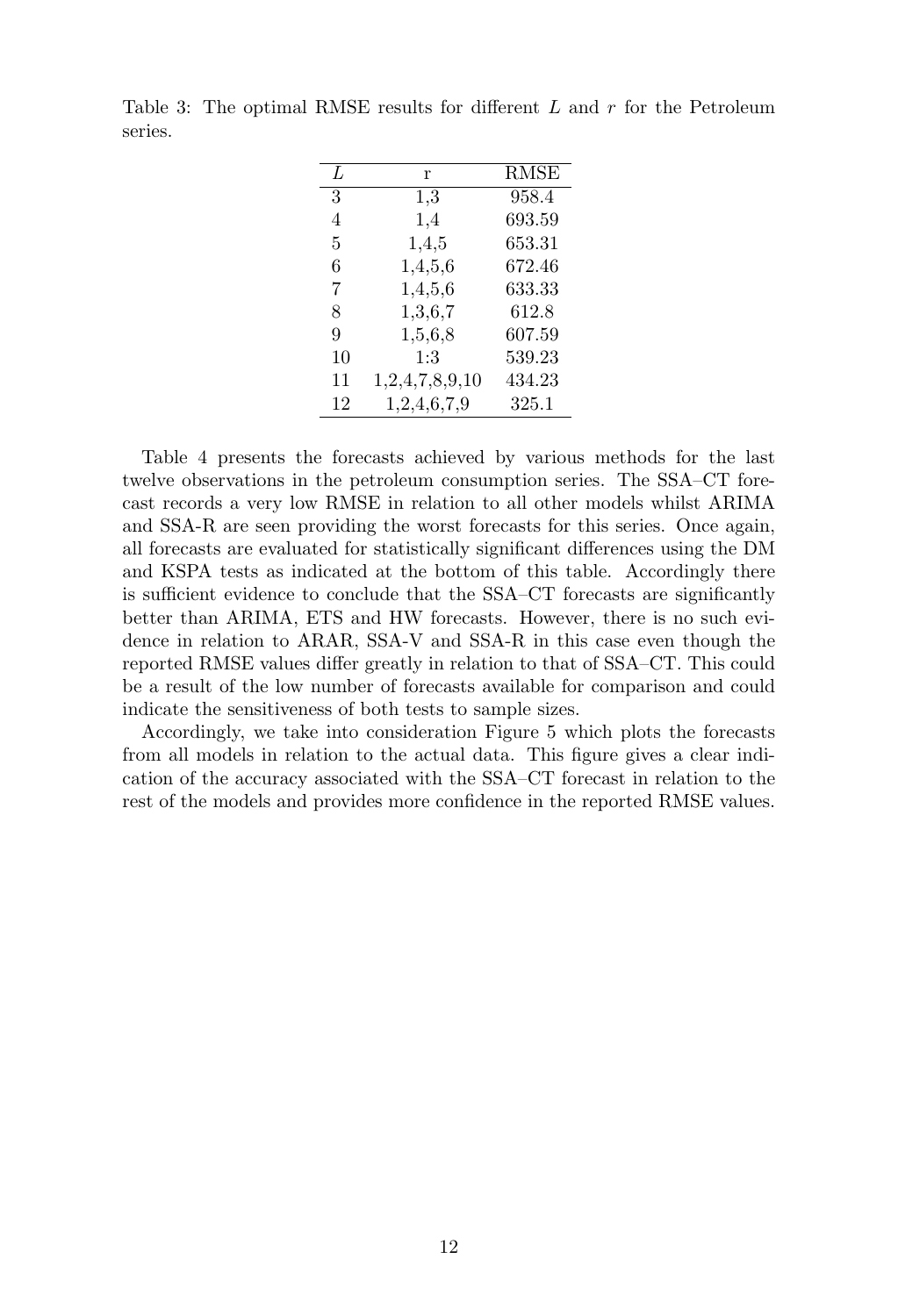|    | Actual       | ARIMA        | <b>ETS</b>       | <b>HW</b>    | <b>ARAR</b> | $SSA-V$  | $SSA-R$  | SSA-CT   |
|----|--------------|--------------|------------------|--------------|-------------|----------|----------|----------|
|    | 46009.11     | 46280.52     | 46129.50         | 46570.59     | 45874.03    | 45482.35 | 45568.59 | 45984.45 |
| 2  | 45790.35     | 46597.05     | 46241.02         | 46359.95     | 45297.25    | 45839.38 | 46324.55 | 45568.38 |
| 3  | 46607.89     | 48000.75     | 46380.09         | 47113.64     | 46482.30    | 48536.40 | 49148.67 | 46533.51 |
| 4  | 45092.28     | 47409.37     | 46414.14         | 46371.06     | 45031.23    | 45889.26 | 46196.70 | 45418.91 |
| 5  | 46225.25     | 46533.94     | 46565.02         | 45401.51     | 45436.21    | 45991.01 | 45802.36 | 46041.64 |
| 6  | 46383.06     | 47144.63     | 46693.91         | 45989.31     | 45916.41    | 46950.66 | 46766.91 | 45777.45 |
|    | 45766.15     | 47499.15     | 47566.06         | 46606.12     | 45516.69    | 45363.41 | 45660.63 | 45656.44 |
| 8  | 45524.67     | 45559.74     | 46020.05         | 44753.90     | 44542.40    | 44807.37 | 45446.25 | 45104.66 |
| 9  | 46392.59     | 48240.58     | 47522.46         | 47214.36     | 46311.87    | 47186.14 | 48194.74 | 45833.27 |
| 10 | 44962.43     | 46343.67     | 46465.88         | 45759.52     | 44411.56    | 44947.74 | 45774.60 | 45199.25 |
| 11 | 45756.31     | 45273.49     | 45686.86         | 44766.40     | 44734.03    | 45676.37 | 45792.55 | 46116.82 |
| 12 | 45063.56     | 45969.44     | 44897.70         | 45095.67     | 45027.24    | 45493.44 | 45238.77 | 45199.11 |
|    | <b>RMSE</b>  | 1227.80      | 879.55           | 761.34       | 540.42      | 736.49   | 1018.07  | 325.10   |
|    | <b>RRMSE</b> | $0.26^{*,+}$ | $0.37^{\dagger}$ | $0.43^{*,+}$ | 0.60        | 0.44     | 0.32     | N/A      |

Table 4: Petroleum consumption series forecasts and RMSE for twelve observations via several methods.

Note: \* indicates a statistically significant difference between the forecasts based on the two-sided and one-sided KSPA tests in [43] at a p-value of 0.05.  $\dagger$  indicates a statistically significant difference between the forecasts based on the Diebold Mariano test in [44] at a p-value of 0.10.



Figure 5: Petroleum consumption forecasts.

#### 5.1.3 Unemployment series

The next application considers modelling the monthly U.S. Unemployment rate from November 2006 - April 2013 which was extracted via the U.S. Department of Labor. All data up until April 2012 is used for model training leaving aside the last 12 monthly observations to evaluate forecast accuracy. Table 5 below shows the lowest RMSE recorded by SSA–CT or basic SSA approaches for different L. The minimum RMSE is achieved when  $L = 11$  and  $r = 1, 2, 3, 4, 9$ which is effectively following the proposed SSA–CT grouping.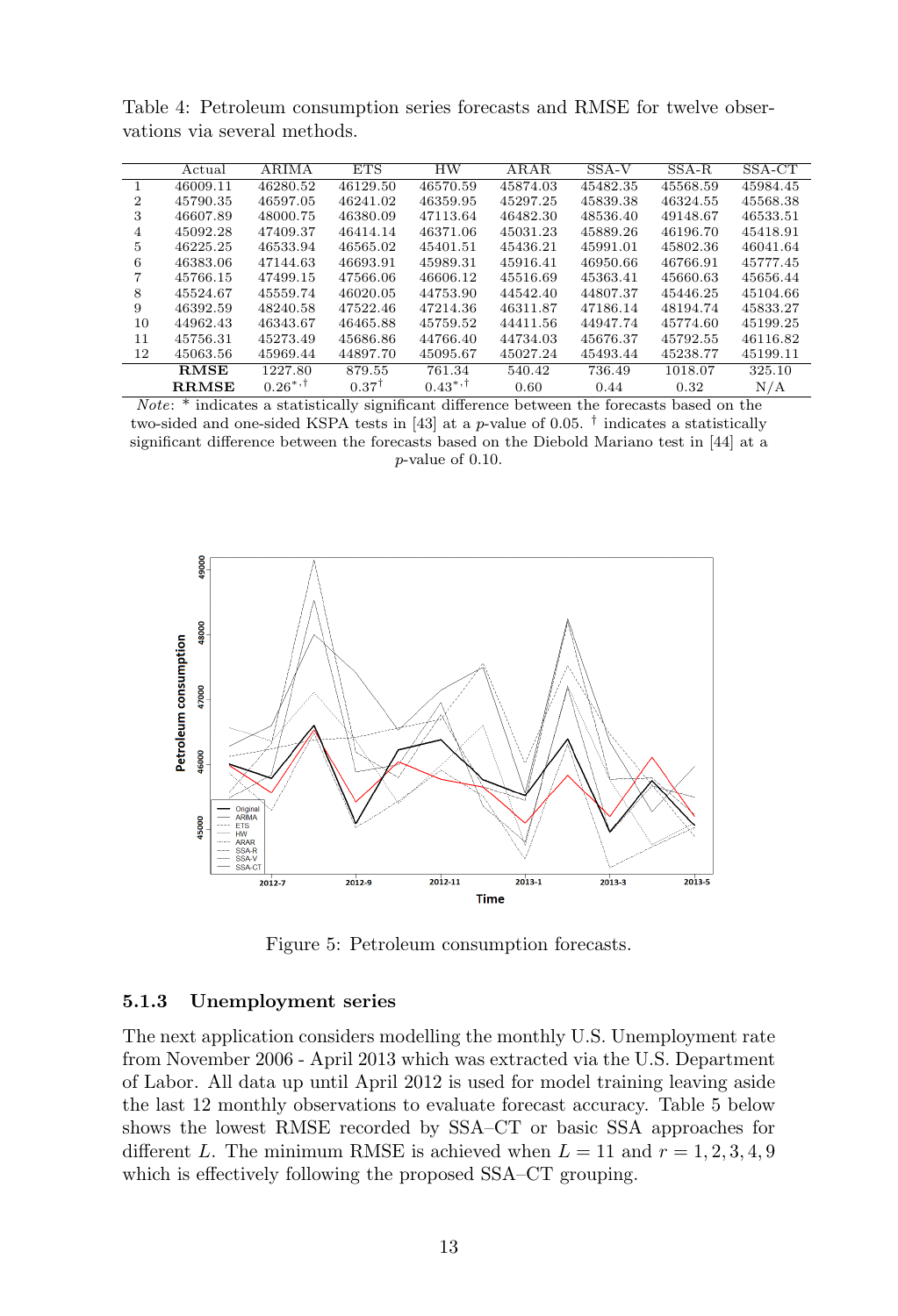| L  | r               | <b>RMSE</b> |
|----|-----------------|-------------|
| 3  | 1:2             | 0.74931     |
| 4  | 1:3             | 0.36501     |
| 5  | 1:3             | 0.33927     |
| 6  | 1:4             | 0.43986     |
| 7  | 1,2,3,5         | 0.76149     |
| 8  | 1,2,3,4,5,7     | 0.30995     |
| 9  | 1,2,3,7,8       | 0.37552     |
| 10 | 1,2,3,7,8,10    | 0.2213      |
| 11 | 1,2,3,4,9       | 0.10905     |
| 12 | 1,2,3,4,7,10,12 | 0.15469     |

Table 5: The optimal RMSE results for different L and r for the U.S. Unemployment series.

Next, we consider generating forecasts following the decomposition and reconstruction of the U.S. Unemployment series along with the SSA–CT choices and compare the forecasts with several other methods. The results are reported in Table 6. On this occasion there are a high number of statistically significant outcomes based on the DM and KSPA tests. As such, we are able to conclude that SSA–CT forecasts for the U.S. Unemployment rate are significantly better than those from ARIMA, ETS, ARAR, SSA-V and SSA-R models.

Figure 6 plots the forecasts from all models in relation to the actual values. Interestingly, even though the actual values appear to be almost linear with a downward sloping trend, except for HW and SSA–CT models all other techniques experience difficulties in accurately predicting this series. This application and the success of SSA–CT on this occasion adds more value to the results as it is evident that the series is difficult to predict regardless of its simple structure.

|                | Actual       | <b>ARIMA</b>     | <b>ETS</b>   | HW    | ARAR         | SSA-V        | $SSA-R$      | SSA-CT |
|----------------|--------------|------------------|--------------|-------|--------------|--------------|--------------|--------|
|                | 8.20         | 8.04             | 8.00         | 8.03  | 8.04         | 7.99         | 7.98         | 8.11   |
| $\overline{2}$ | 8.20         | 7.94             | 7.90         | 8.11  | 7.94         | 7.88         | 7.86         | 8.09   |
| 3              | 8.20         | 7.89             | 7.80         | 8.17  | 7.94         | 7.76         | 7.74         | 8.06   |
| $\overline{4}$ | 8.10         | 7.80             | 7.71         | 8.15  | 7.91         | 7.63         | 7.60         | 8.02   |
| 5              | 7.80         | 7.70             | 7.61         | 8.09  | 7.90         | 7.50         | 7.46         | 7.97   |
| 6              | 7.90         | 7.64             | 7.51         | 8.03  | 7.91         | 7.36         | 7.32         | 7.90   |
| 7              | 7.80         | 7.64             | 7.41         | 7.93  | 7.97         | 7.22         | 7.17         | 7.83   |
| 8              | 7.80         | 7.73             | 7.31         | 7.90  | 8.03         | 7.07         | 7.01         | 7.76   |
| 9              | 7.90         | 7.80             | 7.21         | 7.88  | 8.12         | 6.92         | 6.85         | 7.68   |
| 10             | 7.70         | 7.73             | 7.12         | 7.79  | 8.19         | 6.76         | 6.69         | 7.60   |
| 11             | 7.60         | 7.70             | 7.02         | 7.69  | 8.28         | 6.59         | 6.52         | 7.53   |
| 12             | 7.50         | 7.65             | 6.92         | 7.51  | 8.38         | 6.42         | 6.34         | 7.47   |
|                | <b>RMSE</b>  | 0.189            | 0.457        | 0.124 | 0.387        | 0.698        | 0.749        | 0.109  |
|                | <b>RRMSE</b> | $0.58^{\dagger}$ | $0.24^{*,+}$ | 0.88  | $0.28^{*,+}$ | $0.16^{*,+}$ | $0.15^{*,+}$ | N/A    |

Table 6: U.S. Unemployment series forecasts and RMSE for twelve observations via several methods.

 $Note: * indicates a statistically significant difference between the forecasts based on the$ two-sided and one-sided KSPA tests in [43] at a p-value of 0.05. † indicates a statistically significant difference between the forecasts based on the Diebold Mariano test in [44] at a p-value of 0.10.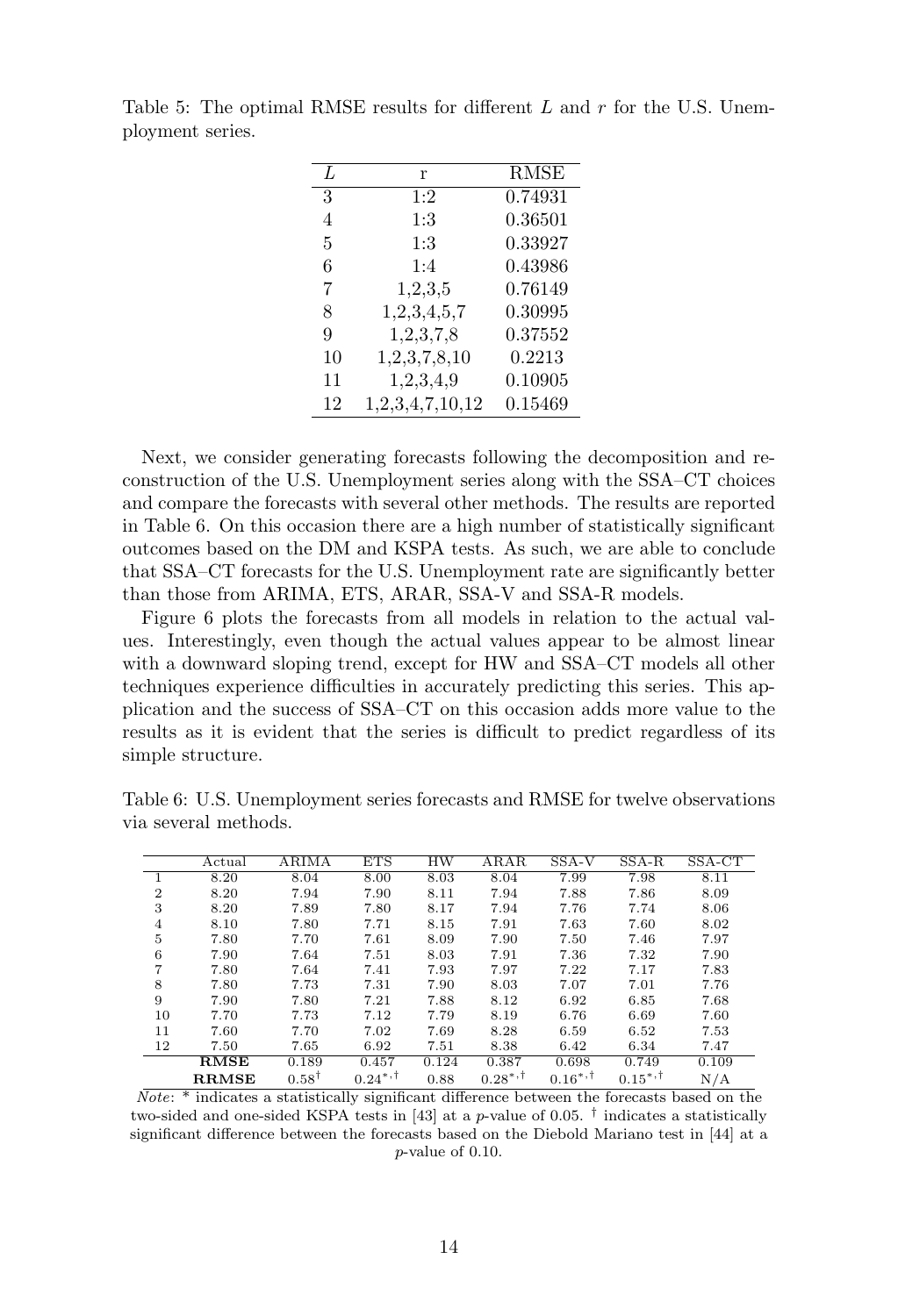

Figure 6: Forecasts for the U.S. Unemployment rate series.

#### 5.1.4 Industrial Production series

The final application to real data considers the monthly growth rate of the U.S. Industrial Production index from March 2008 to December 2013. The data was compiled via the OECD Main Economic Indicators database and data up until December 2012 were used to train the models whilst observations from January 2013 to December 2013 formed the test set. Table 7 reports the minimum RMSE for each  $L$  when considering all possible combinations of  $r$ . In this instance the lowest RMSE is attainable when  $L = 11$  and  $r = 1, 3, 4, 5, 7, 9$ as achieved via the SSA–CT approach.

Table 7: The optimal RMSE results for different  $L$  and  $r$  for the U.S. Industrial Production series.

| L  | r                   | RMSE |
|----|---------------------|------|
| 3  | 1                   | 0.30 |
| 4  | 1                   | 0.29 |
| 5  | 1:3                 | 0.3  |
| 6  | 1                   | 0.31 |
| 7  | 1,5                 | 0.31 |
| 8  | 1,3,7               | 0.34 |
| 9  | 1,3,6,7             | 0.32 |
| 10 | 1,3,4,5             | 0.34 |
| 11 | 1,3,4,5,7,9         | 0.23 |
| 12 | 1,3,4,5,6,7,9,10,11 | 0.30 |

Table 8 considers forecasting the last 12 observations of the U.S. Industrial production series using various methods including the SSA–CT grouping as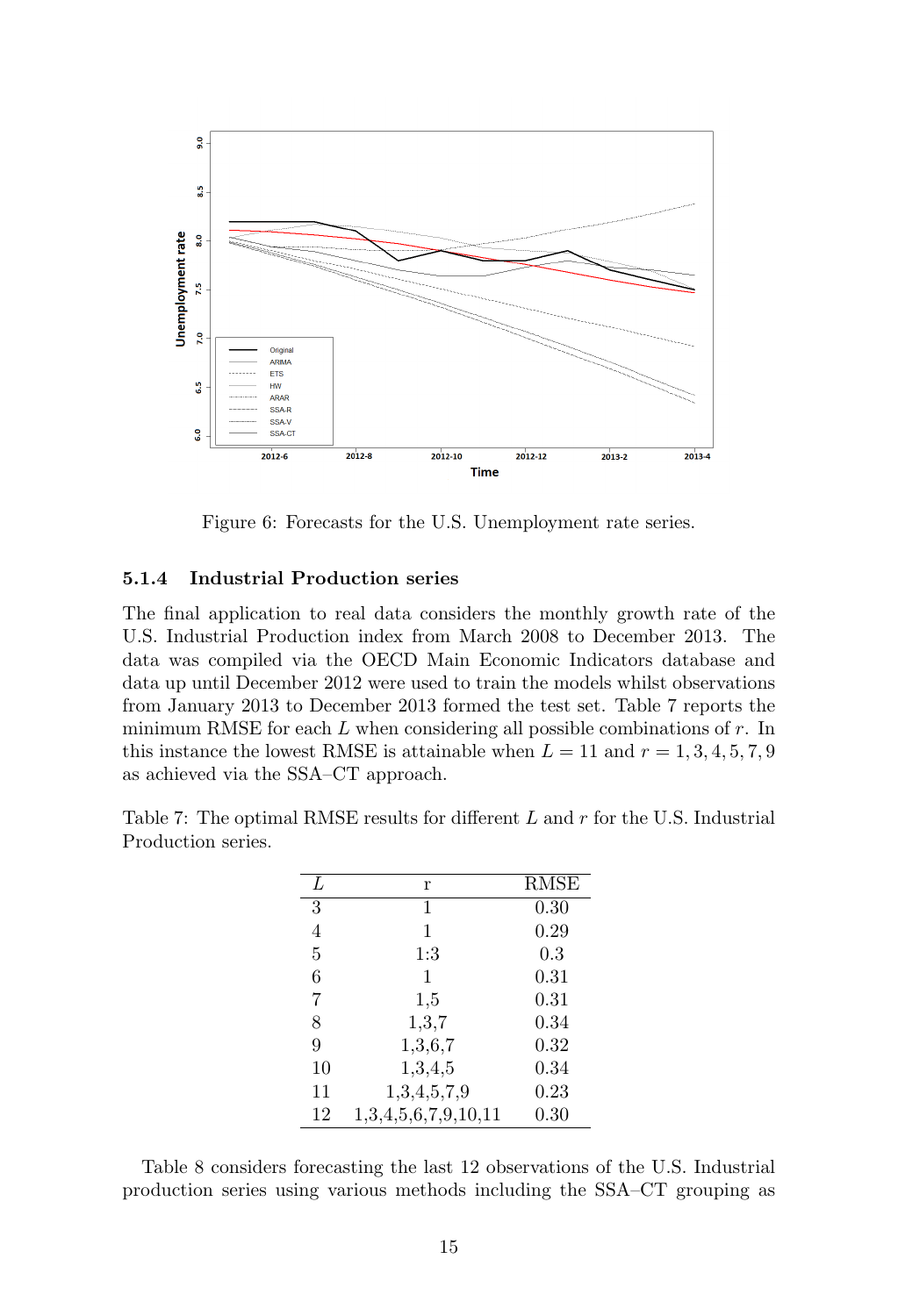identified previously. The forecasts are once again tested for statistical significance using KSPA and DM tests. We find sound evidence to conclude that SSA–CT provides significantly better forecasts for U.S. Industrial production in comparison to ARIMA, HW, ARAR, SSA-V and SSA-R forecasts based on the DM and KSPA tests. Figure 7 presents a graphical representation of the forecasts from the various models.

Table 8: Forecast data and RMSE for twelve data points by several methods for the U.S. Industrial Production series.

|                | Actual       | ARIMA        | <b>ETS</b> | <b>HW</b>    | ARAR             | SSA-V            | $SSA-R$          | SSA-CT  |
|----------------|--------------|--------------|------------|--------------|------------------|------------------|------------------|---------|
|                | 0.05         | 0.20         | 0.27       | 0.64         | 0.07             | 0.10             | 0.02             | 0.21    |
| $\overline{2}$ | 0.64         | 0.55         | 0.27       | $-0.01$      | 0.18             | 0.07             | $-0.02$          | 0.57    |
| 3              | 0.46         | 0.62         | 0.27       | $-0.31$      | 0.59             | 0.04             | $-0.03$          | 0.24    |
| $\overline{4}$ | $-0.18$      | 0.42         | 0.27       | 0.41         | 0.07             | 0.02             | $-0.02$          | $-0.10$ |
| 5              | 0.11         | 0.45         | 0.27       | 0.08         | 0.12             | $-0.01$          | $-0.03$          | 0.33    |
| 6              | 0.19         | 0.67         | 0.27       | $-0.14$      | 0.04             | $-0.03$          | $-0.05$          | 0.07    |
| 7              | $-0.16$      | 0.38         | 0.27       | 0.38         | 0.22             | $-0.05$          | $-0.06$          | $-0.04$ |
| 8              | 0.56         | 0.94         | 0.27       | $-0.45$      | 0.07             | $-0.06$          | $-0.07$          | 0.27    |
| 9              | 0.72         | 0.71         | 0.27       | 0.29         | 0.01             | $-0.07$          | $-0.08$          | 0.19    |
| 10             | 0.10         | 0.82         | 0.27       | 0.07         | $-0.07$          | $-0.08$          | $-0.07$          | $-0.04$ |
| 11             | 0.56         | 0.48         | 0.27       | 0.80         | 0.08             | $-0.09$          | $-0.06$          | 0.45    |
| 12             | 0.18         | 0.80         | 0.27       | 0.11         | 0.00             | $-0.09$          | $-0.05$          | 0.49    |
|                | <b>RMSE</b>  | 0.42         | 0.30       | 0.53         | 0.35             | 0.42             | 0.44             | 0.23    |
|                | <b>RRMSE</b> | $0.55^{*,+}$ | 0.76       | $0.43^{*,+}$ | $0.66^{\dagger}$ | $0.55^{\dagger}$ | $0.52^{\dagger}$ | N/A     |

Note: \* indicates a statistically significant difference between the forecasts based on the two-sided and one-sided KSPA tests in [43] at a p-value of 0.05. † indicates a statistically significant difference between the forecasts based on the Diebold Mariano test in [44] at a p-value of 0.10.



Figure 7: Forecasts for the U.S. Industrial production series.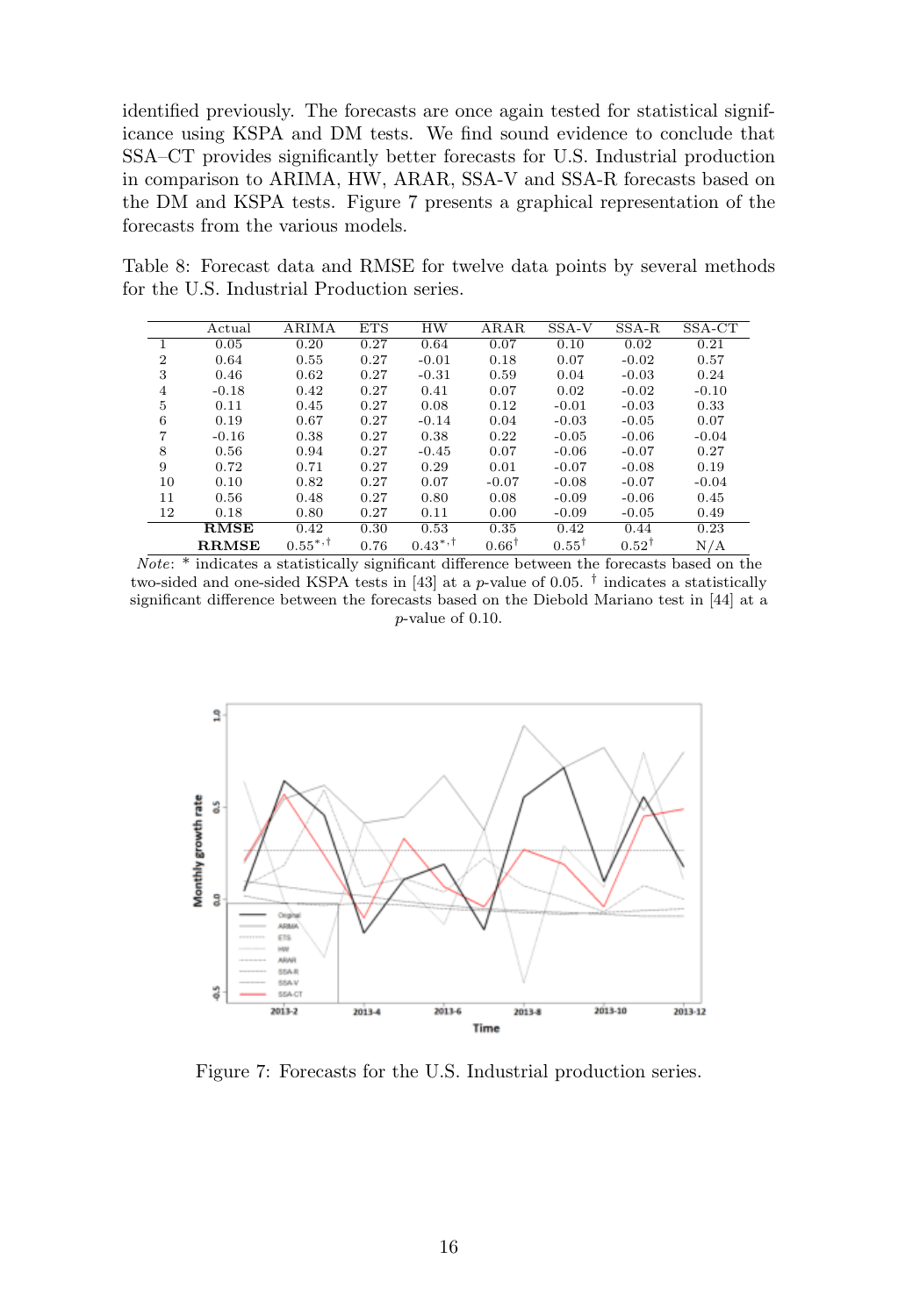### 6 Conclusion

This paper presents a novel approach for enhancing the accuracy of SSA-based forecasts based on the foundations of CT. Initially we draw upon the general similarity between CT and SSA, and then exploit these similarities, particularly certain characteristics of CT in the grouping step which is the most important step in the SSA procedure.

In brief, we suggest that relying on a binary approach of differentiating between signal and noise at the grouping step is not necessarily the best approach as this assumes there is no useful information contained in the selected noise components. Instead, based on CT we propose a different grouping approach which considers analysing all eigenvalues and selecting those which have useful information for grouping in SSA. The results achieved for several series have shown that the new idea of grouping has the potential to enable us to obtain a more efficient forecasts in comparison to the existing approach for grouping in SSA which is based on LS.

Moreover, the results, when compared with other basic versions of SSA and popular time series analysis and forecasting models further portray the superiority of the new approach and provides sound evidence of its significantly better performance in practice.

### References

- [1] M. A. Nielsen and I. L. Chuang, Quantum Computation and Quantum Information, 3rd ed. UK: CUP, 2000.
- [2] A. E. Eiben et al., "Genetic algorithms with multi-parent recombination," in Parallel Problem Solving from NaturePPSN III., Springer Berlin Heidelberg, 1994, pp. 78-87.
- [3] W. McCulloch and W. Pitts, "A logical calculus of the ideas immanent in nervous activity,"Bull Math Biophys, vol. 5, no. 4, pp. 115-133, 1943.
- [4] E. Bonabeau, M. Dorigo, and G. Theraulaz, Swarm Intelligence: From Natural to Artificial Systems, 1st ed. New York, USA: OUP, 1999.
- [5] M. Dorigo, Optimization, "Learning and Natural Algorithms," Ph.D. dissertation, Politecnico di Milano, Italy, 1992.
- [6] X. S. Yang. "Nature-inspired metaheuristic algorithms". Luniver press, 2010.
- [7] JSR Jang, CT Sun, E. Mizutani . "Neuro-fuzzy and soft computing; a computational approach to learning and machine intelligence." (1997).
- [8] J.R. Koza. "Genetic programming III: Darwinian invention and problem solving". Vol. 3. Morgan Kaufmann, 1999.
- [9] Martens, M. and Zein, J. (2002). Predicting financial volatility: highfrequency time-series forecasts vis-a-vis implied volatility. Available at SSRN 301382.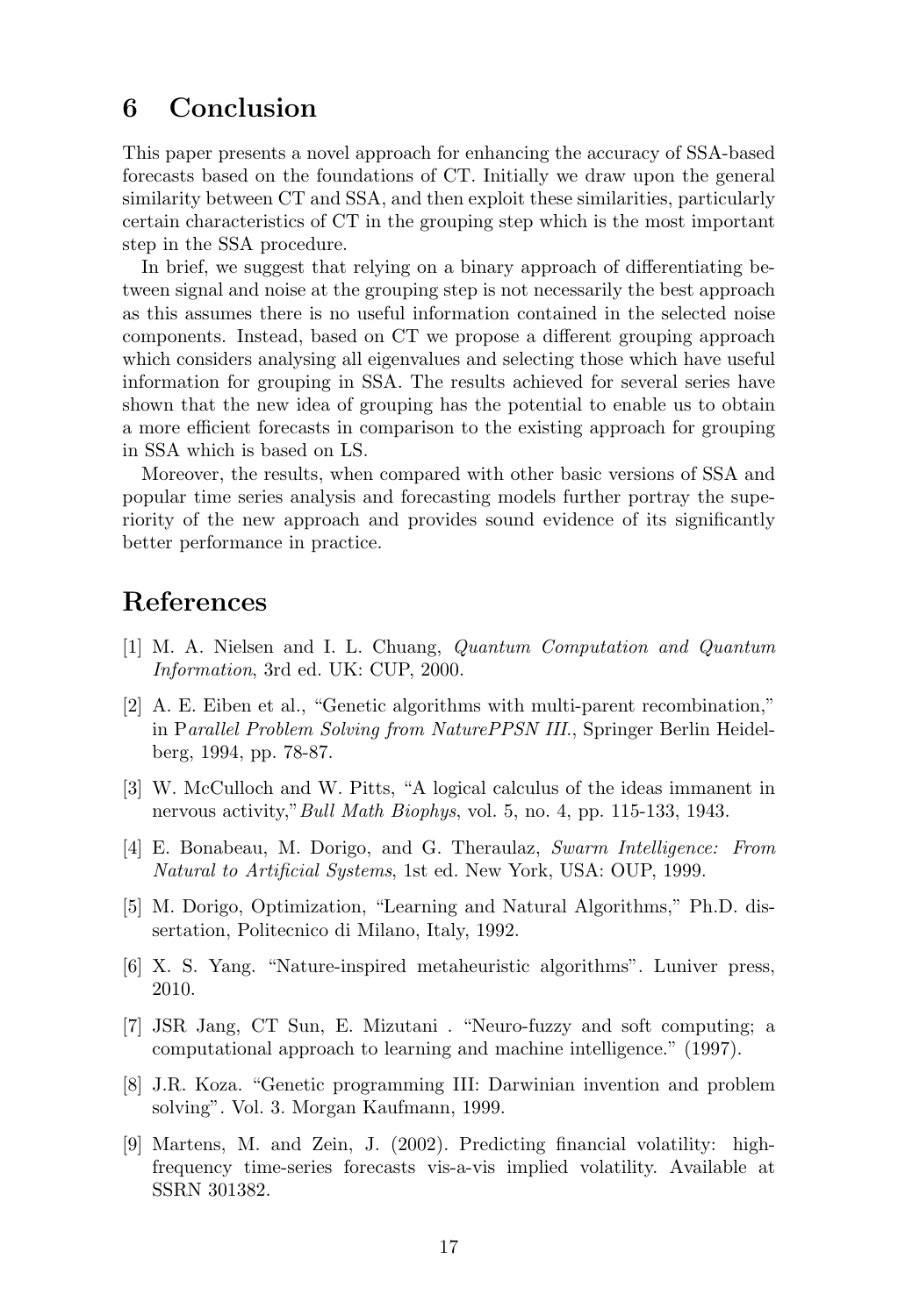- [10] Benedetto, F., Giunta, G. and Mastroeni, L. (2015). A maximum entropy method to assess the predictability of financial and commodity prices. Digital Signal Processing, 46, 19-31.
- [11] S. Motamedi, S. Shamshirband, D. Petkovi, & R. Hashim, "Application of adaptive neuro-fuzzy technique to predict the unconfined compressive strength of PFA-sand-cement mixture". Powder Technology, 278, pp. 278- 285. 2015.
- [12] M. Proti, S. Shamshirband, M. H. Anisi, D. Petkovi, D. Miti, M. Raos, ... & K. A. Alam, "Appraisal of soft computing methods for short term consumers' heat load prediction in district heating systems". Energy, 82, pp. 697-704. 2015.
- [13] M. Goci, S. Motamedi, S. Shamshirband, D. Petkovi, S. Ch, R. Hashim, & M. Arif, "Soft computing approaches for forecasting reference evapotranspiration". Computers and Electronics in Agriculture, 113, pp. 164-173. 2015.
- [14] K. Mohammadi, S. Shamshirband, C. W. Tong, K. A., Alam, & D. Petkovi, "Potential of adaptive neuro-fuzzy system for prediction of daily global solar radiation by day of the year". *Energy Conversion and Management*, 93, pp. 406-413. 2015.
- [15] D. Petkovi, & S. Shamshirband, "Soft methodology selection of wind turbine parameters to large affect wind energy conversion". International Journal of Electrical Power & Energy Systems, 69, pp. 98-103. 2015.
- [16] V.Nikoli, S. Shamshirband, D. Petkovi, K.Mohammadi, . ojbai, T. A. Altameem, & A. Gani, "Wind wake influence estimation on energy production of wind farm by adaptive neuro-fuzzy methodology". Energy, 80, pp. 361- 372. 2015.
- [17] K. Mohammadi, S. Shamshirband, C. W. Tong, M. Arif, D. Petkovi, & S. Ch, "A new hybrid support vector machinewavelet transform approach for estimation of horizontal global solar radiation". Energy Conversion and Management, 92, pp. 162-171. 2015.
- [18] L. Olatomiwa, S. Mekhilef, S. Shamshirband, K. Mohammadi, D. Petkovi, & C. Sudheer, "A support vector machinefirefly algorithm-based model for global solar radiation prediction". Solar Energy, 115, pp. 632-644. 2015.
- [19] L. Wolpert, E. Szathmry, "Multicellularity: evolution and the egg," Nature, vol. 420, no. 9617, pp. 745-745, 2002.
- [20] A. Soofi, L. Cao, Nonlinear forecasting of noisy financial data, in: Soofi, Cao (Eds.), Modeling and Forecasting Financial Data: Techniques of Nonlinear Dynamics, Kluwer Academic Publishers, Boston, 2002.
- [21] H. Hassani, Z. Xu, A. Zhigljavsky. "Singular spectrum analysis based on the perturbation theory." Nonlinear Analysis: Real World Applications, 12, 2752-2766. 2011.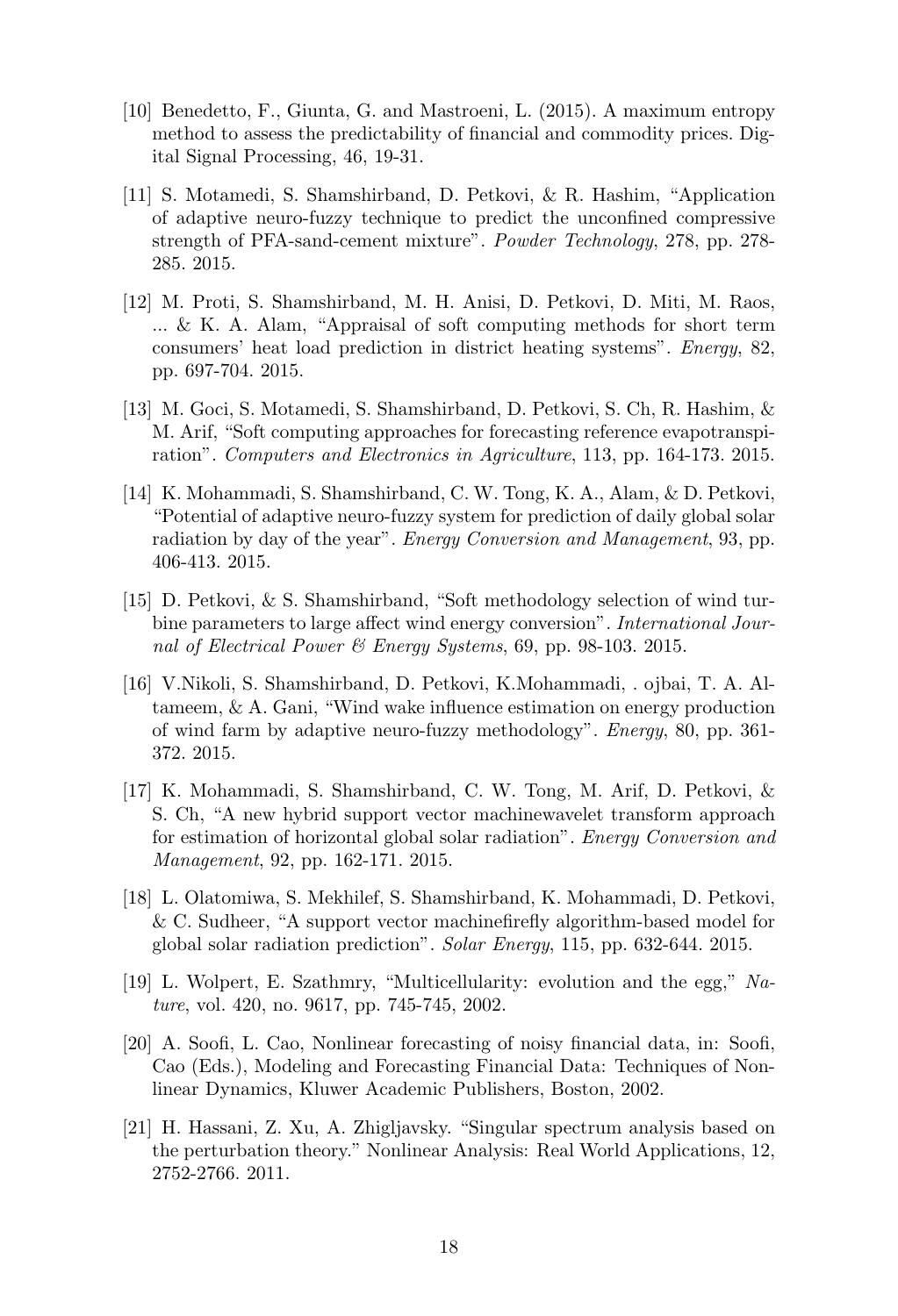- [22] Sanei, Saeid, and Hossein Hassani. Singular spectrum analysis of biomedical signals. CRC Press, 2015.
- [23] H. Hassani, "Singular spectrum analysis: Methodology and comparison," J. Data Sci., vol.5, pp.239-257, 2007.
- [24] H. Hassani, Thomakos, D. "A review on singular spectrum analysis for economic and financial time series," *Statist. Interface*, vol. 3, no. 3, pp. 377-397, 2010.
- [25] H. Hassani and R. Mahmoudvand, "Multivariate Singular Spectrum Analysis: A general view and new vector forecasting approach," IJES, vol. 1, no. 1, pp. 55-83, 2013.
- [26] R. K. Grosberg and R. R. Strathmann, "The evolution of multicellularity: a minor major transition?" Annual Review of Ecology, Evolution, and Systematics, 621-654, 2007.
- [27] L. S. Roberts, F. Miller and C. P. Hickman Jr, Integrated Principles of Zoology. 2001.
- [28] D. L. Kirk, "A twelve step program for evolving multicellularity and a division of labor," *BioEssays*, vol. 27, no. 3, pp. 299-310, 2005.
- [29] G, Bell and AO. Mooers, "Size and complexity among multicellular organisms," Biol. J. Linn. Soc. London, vol. 60, no. 3, pp. 34563, 1997.
- [30] R. E. Michod, "Evolution of individuality during the transition from unicellular to multicellular life," in NAS, 2007, pp. 8613-8618.
- [31] S. M. Adl, A. G. Simpson, M. A. Farmer et al., "The new higher level classification of eukaryotes with emphasis on the taxonomy of protists," J. Eukaryot. Microbiol., vol. 52, no. 5, pp. 399-451, 2005.
- [32] M. D. Herron and Michod, R. E. "Evolution of complexity in the volvocine algae: transitions in individuality through Darwin's eye" Evolution, vol. 60, no. 3, pp. 436-451. 2008.
- [33] R. E. Michod and A. M. Nedelcu, "On the reorganization of fitness during evolutionary transitions in individuality," ICB, vol. 43, no. 1, pp. 64-73. 2003.
- [34] D. L. Kirk, "A twelve step program for evolving multicellularity and a division of labor," BioEssays, vol. 27, no. 3, pp. 299-310, 2005.
- [35] N. King, "The unicellular ancestry of animal development," Developmental cell, vol. 7, no. 3, pp. 313-325, 2004.
- [36] M. M. Kirk, K. Stark, S. M. Miller, Muller W, B. E. Taillon, H. Gruber et al., "RegA, a Volvox gene that plays a central role in germ-soma differentiation, encodes a novel regulatory protein," *Development*, vol. 126, no. 4, pp. 639647. 1999.